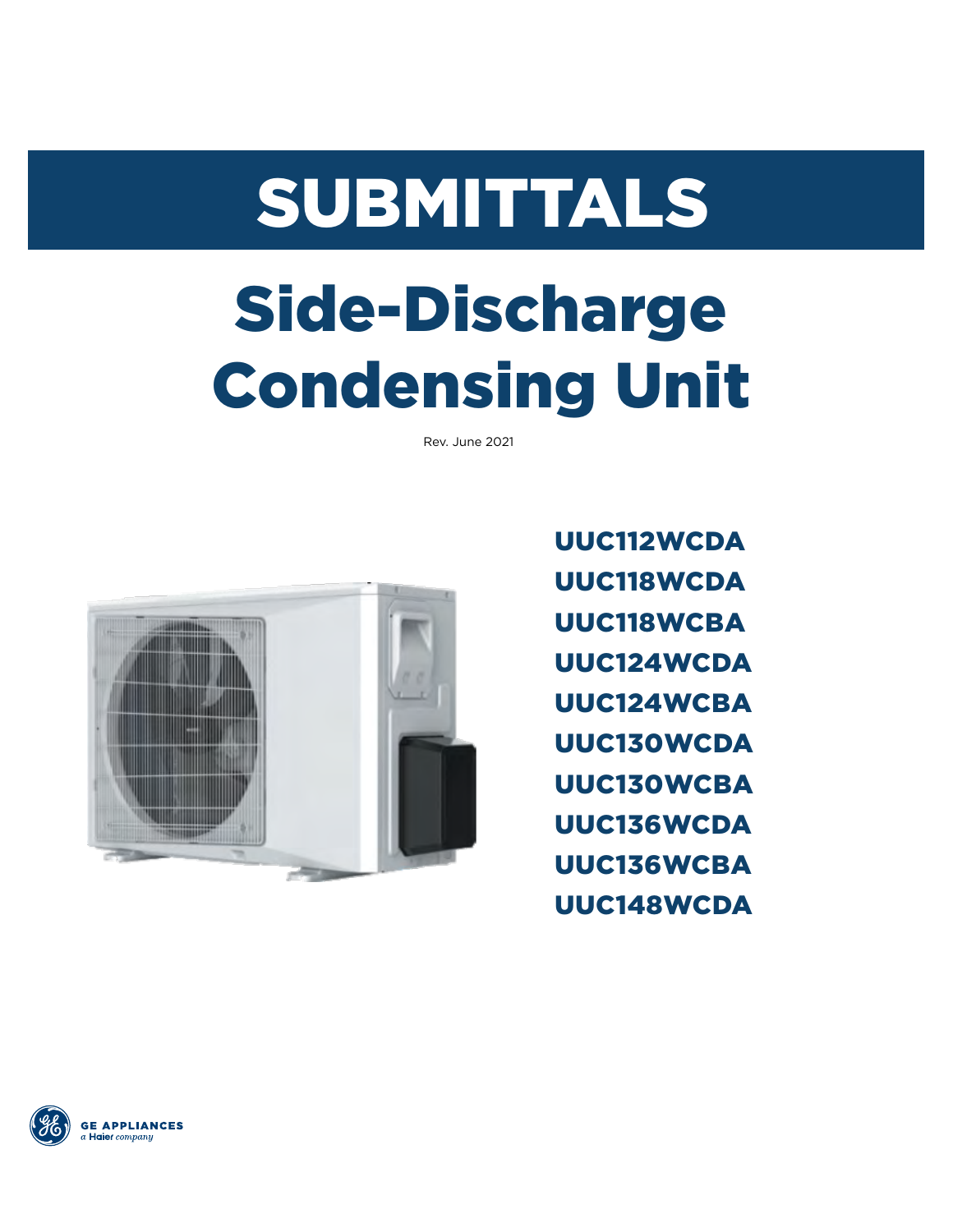#### **Revision History**

Rev. July 2020 - Submittal edition release. Rev. March 2021 - Capacity table header title change. Rev. May 2021 - Cooling operating range updated. Rev. May 2021 - WCBA series added.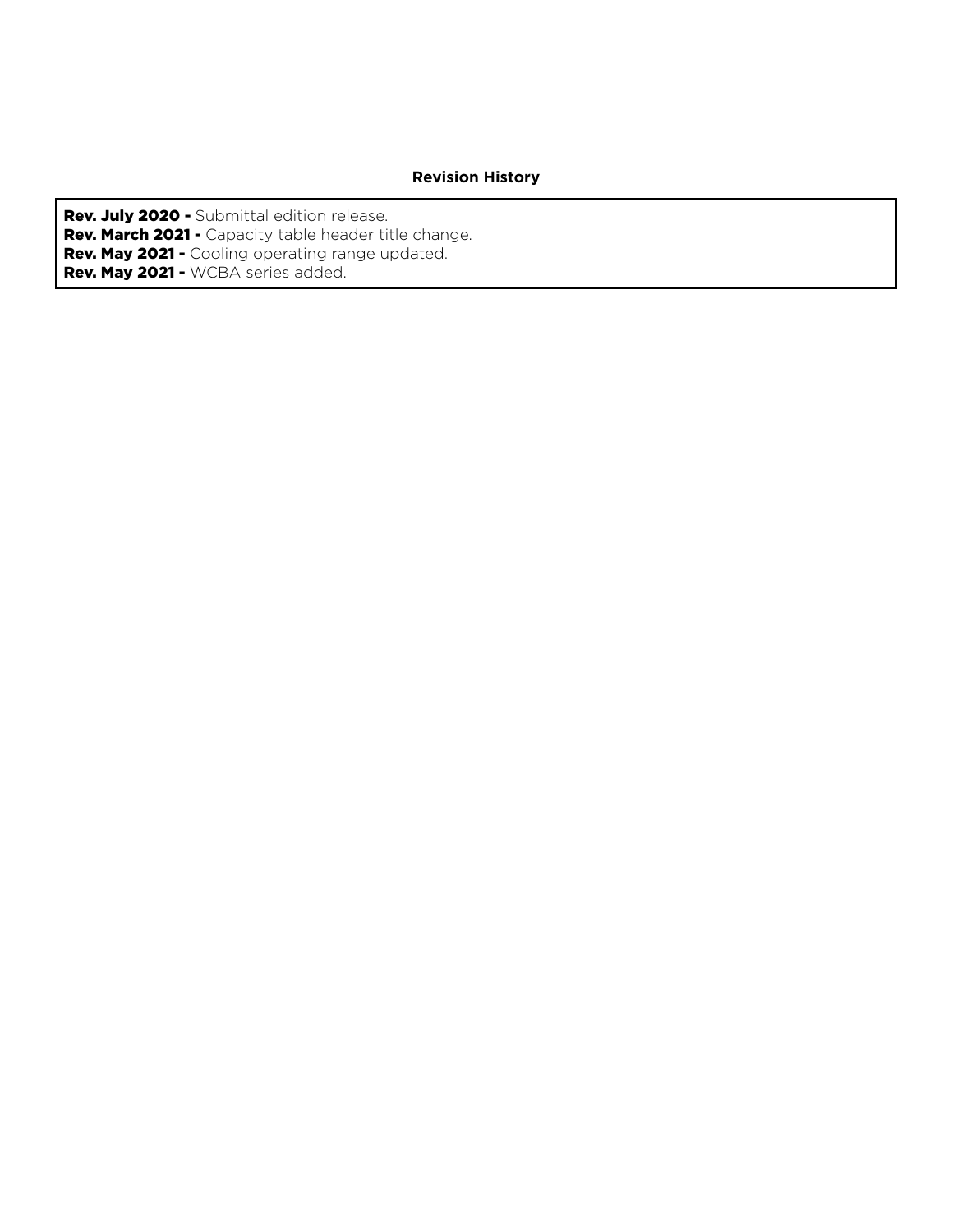#### 12,000 BTU 14 SEER SIDE-DISCHARGE AIR CONDITIONER UUC112WCDA

| Submitted By: ________________________________ |
|------------------------------------------------|
|                                                |
|                                                |



| <b>Electrical Requirement</b>         |  |  |
|---------------------------------------|--|--|
| Power Supply   115V, 1 Phase, 60 HZ   |  |  |
| Operating Voltage Range   103-127 VAC |  |  |
| Max. Fuse/Breaker Size   15A          |  |  |
| $MCA$   11 $A$                        |  |  |

| <b>Operating Range</b> |  |                                   |
|------------------------|--|-----------------------------------|
|                        |  | Cooling   $50 - 115$ °F (10~46°C) |

| <b>Cooling Performance</b>          |            |  |
|-------------------------------------|------------|--|
| Rated Cooling Capacity   12,000 BTU |            |  |
| $SEER$   14                         |            |  |
|                                     | EER $12.0$ |  |

| <b>Pipe Length</b>                                      |       |  |
|---------------------------------------------------------|-------|--|
| Minimum Pipe Length                                     | 10 ft |  |
| Maximum Pipe Length                                     | 82 ft |  |
| Maximum Pipe Height Difference                          | 33 ft |  |
| Braze Connection $1/4$ "(Discharge)<br>$1/2$ "(Suction) |       |  |



| <b>Specifications</b>             |                                                                               |  |
|-----------------------------------|-------------------------------------------------------------------------------|--|
| Compressor                        | Rotary                                                                        |  |
| Uncrated Dimension (HxWxD)        | $21.9 \times 33.5 \times 13.6$ in<br>$(555 \times 850 \times 345 \text{ mm})$ |  |
| Crated (HxWxD)                    | 24.5 x 36.0 x 15.0 in<br>$(622 \times 915 \times 380 \text{ mm})$             |  |
| <b>Outdoor Sound Rating dB</b>    | 52                                                                            |  |
| <b>Heat Exchanger Fin Type</b>    | Aluminum                                                                      |  |
| Weight (Net/Gross)                | 86/90.4 lbs                                                                   |  |
| <b>Factory Refrigerant Charge</b> | R-410A (3.1 lbs)                                                              |  |
| <b>AHRI Matching Indoor Coil</b>  | Aspen C(A.C)24A24+TDR                                                         |  |
| <b>CFM with Rated Coil</b>        | 445                                                                           |  |

| Dimensions (In.) |      |      |      |      |
|------------------|------|------|------|------|
|                  |      |      |      |      |
| 33.5             | 13.6 | 21.9 | 20.0 | 11.0 |





*Notice: Federal law allows this unit to be installed only in AK, CO, CT, ID, IL, IA, IN, KS, MA, ME, Ml, MN, MO, MT, ND, NE, NH, NJ, NY, OH, OR, PA, RI, SD, UT, VT, WA, WV, WI, WY, and U.S. territories.*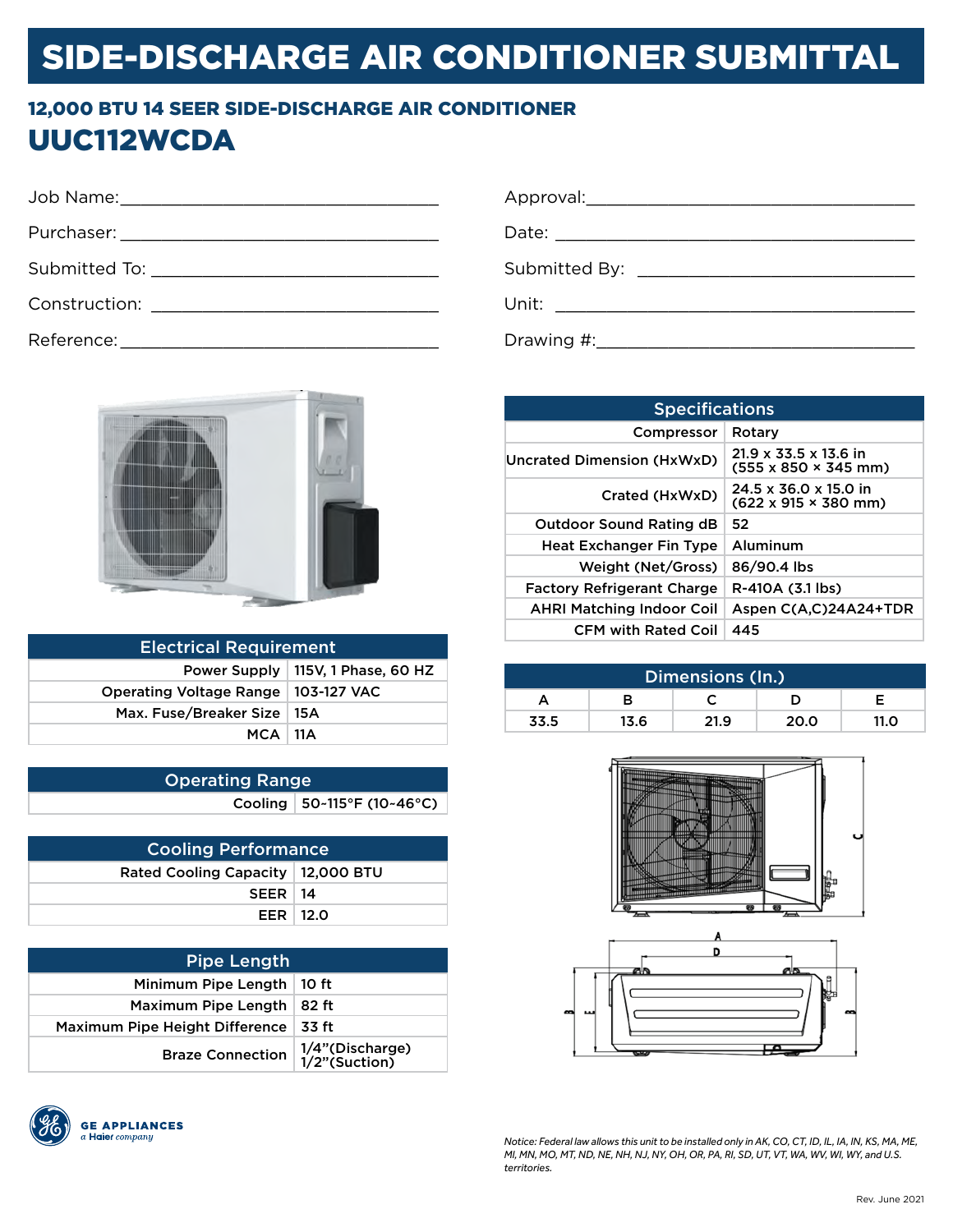#### 12,000 BTU 14 SEER SIDE-DISCHARGE AIR CONDITIONER UUC112WCDA

|                              | <b>Indoor Temperature</b>        |                    |                                  |                    |                                  |                    |
|------------------------------|----------------------------------|--------------------|----------------------------------|--------------------|----------------------------------|--------------------|
| <b>Outdoor</b>               | 70°F (21°C),                     |                    | 75°F (24°C)                      |                    | 80°F (27°C)                      |                    |
| <b>Air Temp</b><br><b>DB</b> | <b>Total Capacity</b><br>(Btu/h) | Power Usage<br>(w) | <b>Total Capacity</b><br>(Btu/h) | Power Usage<br>(w) | <b>Total Capacity</b><br>(Btu/h) | Power Usage<br>(w) |
| 65°F (18°C)                  | 11950                            | 770                | 13000                            | 780                | 14060                            | 795                |
| 75°F (24°C)                  | 11550                            | 805                | 12550                            | 815                | 13580                            | 830                |
| 85°F (29°C)                  | 11100                            | 870                | 12050                            | 885                | 13000                            | 900                |
| 95°F (35°C)                  | 10550                            | 965                | 11300                            | 980                | 12180                            | 995                |
| 105°F (41°C)                 | 9950                             | 1065               | 10550                            | 1080               | 11290                            | 1097               |
| 115°F (46°C)                 | 9300                             | 1170               | 9750                             | 1185               | 10300                            | 1203               |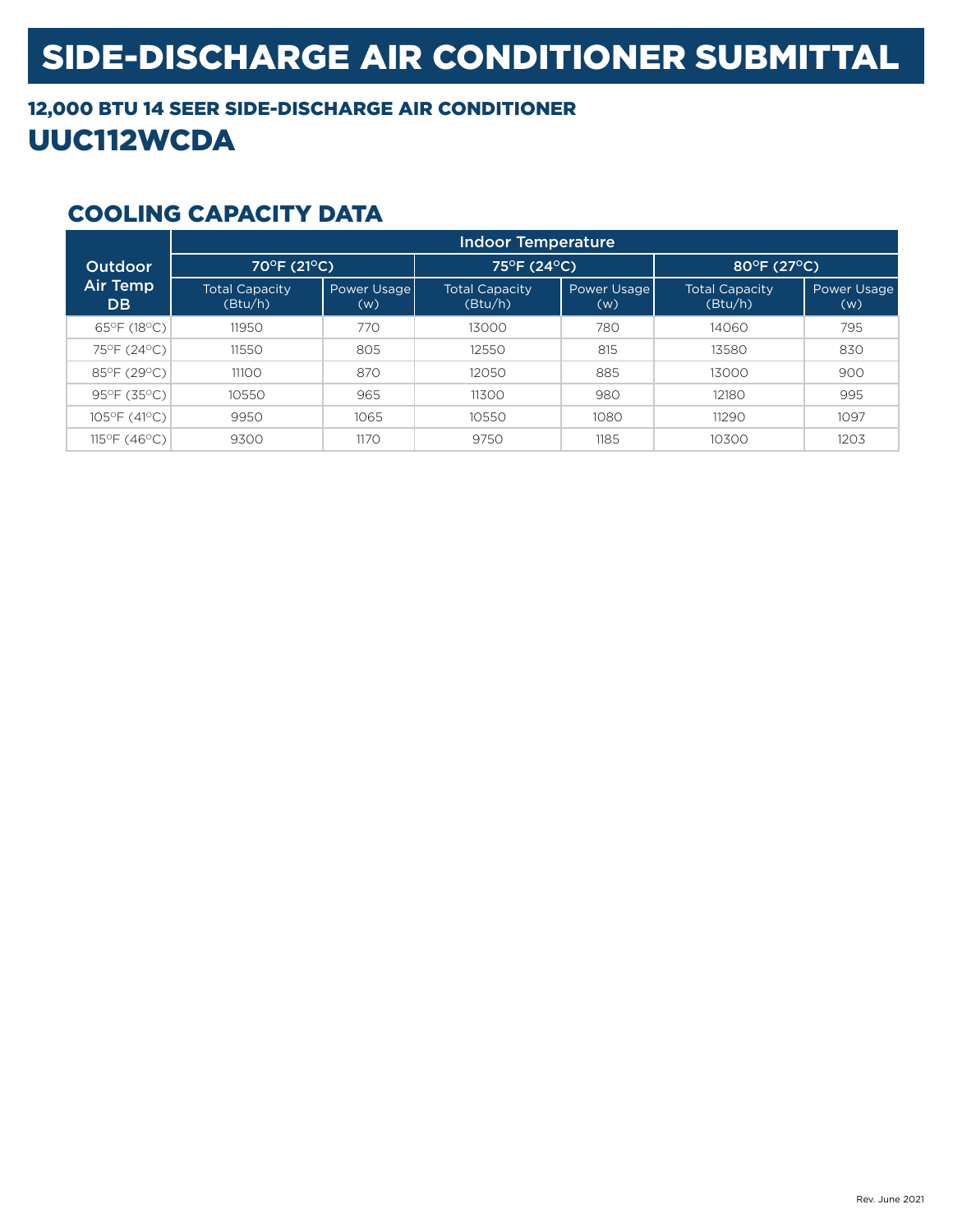#### 18,000 BTU 14 SEER SIDE-DISCHARGE AIR CONDITIONER UUC118WCDA

|                                                  | Submitted By: ________________________________ |
|--------------------------------------------------|------------------------------------------------|
| Construction: __________________________________ |                                                |
|                                                  |                                                |



| <b>Electrical Requirement</b>  |                             |  |
|--------------------------------|-----------------------------|--|
| <b>Power Supply</b>            | 208-230V, 1 Phase,<br>60 HZ |  |
| <b>Operating Voltage Range</b> | 187-253 VAC                 |  |
| Max. Fuse/Breaker Size         | 15 A                        |  |
| $MCA$   10A                    |                             |  |
|                                |                             |  |

| <b>Operating Range</b> |                                   |  |
|------------------------|-----------------------------------|--|
|                        | Cooling   $50 - 115$ °F (10~46°C) |  |

| <b>Cooling Performance</b>          |  |  |
|-------------------------------------|--|--|
| Rated Cooling Capacity   17,500 BTU |  |  |
| <b>SEER   14.5</b>                  |  |  |
| EER $12.0$                          |  |  |

| <b>Pipe Length</b>             |                                    |  |  |  |
|--------------------------------|------------------------------------|--|--|--|
| Minimum Pipe Length            | 10 ft                              |  |  |  |
| Maximum Pipe Length            | 82 ft                              |  |  |  |
| Maximum Pipe Height Difference | 33 ft                              |  |  |  |
| <b>Braze Connection</b>        | 1/4"(Discharge)<br>  1/2"(Suction) |  |  |  |



| <b>Specifications</b>             |                                                                   |  |  |  |  |
|-----------------------------------|-------------------------------------------------------------------|--|--|--|--|
| Compressor                        | Rotary                                                            |  |  |  |  |
| Uncrated Dimension (HxWxD)        | 27.6 x 36.0 x 15.0 in<br>$(702 \times 914 \times 382 \text{ mm})$ |  |  |  |  |
| Crated (HxWxD)                    | 30.8 x 38.4 x 16.5 in<br>$(782 \times 975 \times 420 \text{ mm})$ |  |  |  |  |
| <b>Outdoor Sound Rating dB</b>    | 55                                                                |  |  |  |  |
| <b>Heat Exchanger Fin Type</b>    | Aluminum                                                          |  |  |  |  |
| Weight (Net/Gross)                | 106/117 lbs                                                       |  |  |  |  |
| <b>Factory Refrigerant Charge</b> | R-410A (4.7 lbs)                                                  |  |  |  |  |
| <b>AHRI Matching Indoor Coil</b>  | Aspen C(A,C,E)24B44+TDR                                           |  |  |  |  |
| <b>CFM with Rated Coil</b>        | 620                                                               |  |  |  |  |

| Dimensions (In.) |      |      |      |      |
|------------------|------|------|------|------|
|                  |      |      |      |      |
| 36.0             | 15.0 | 27.6 | 21.4 | 12.8 |



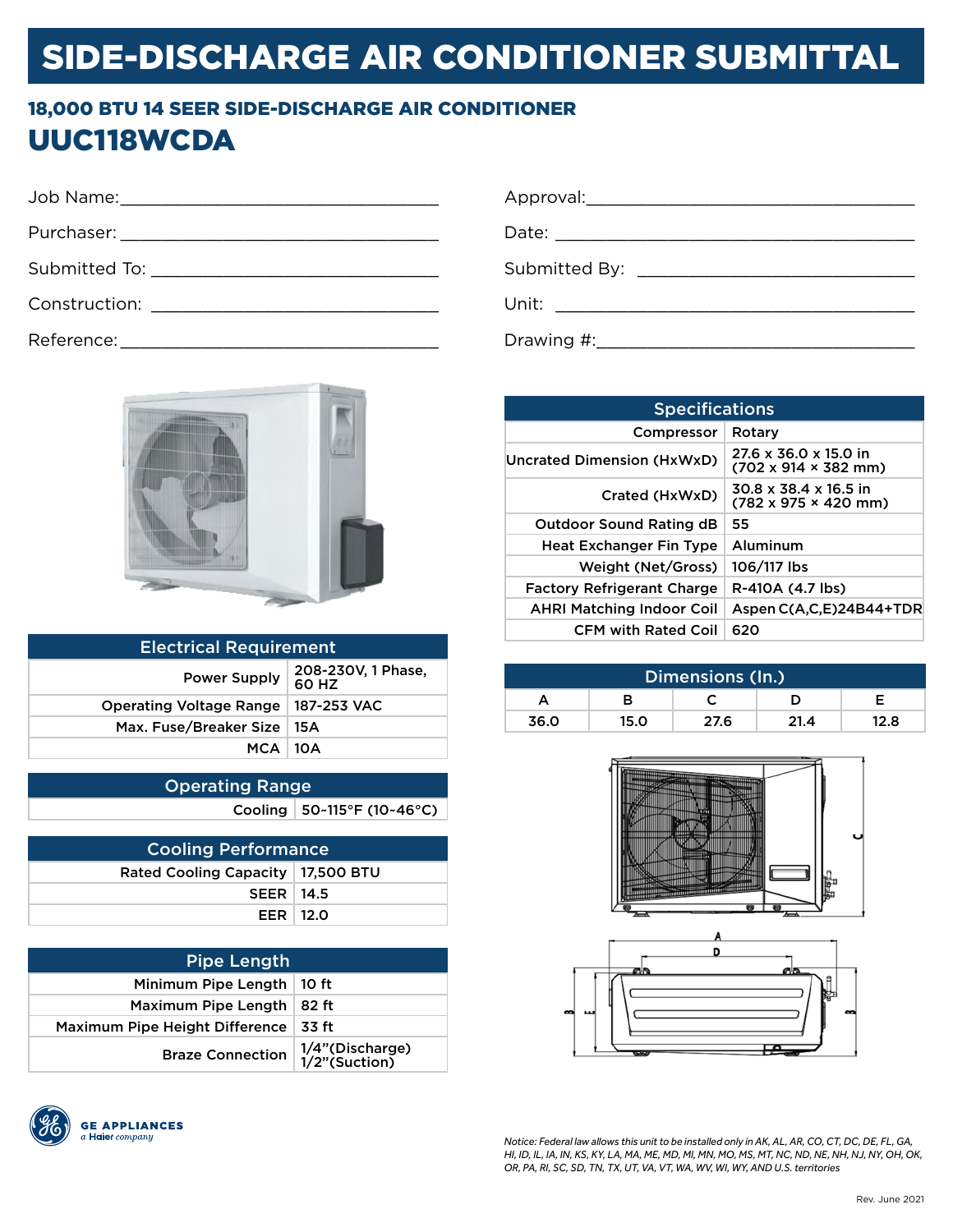#### 18,000 BTU 14 SEER SIDE-DISCHARGE AIR CONDITIONER UUC118WCDA

|                              | <b>Indoor Temperature</b>        |                    |                                  |                    |                                  |                    |
|------------------------------|----------------------------------|--------------------|----------------------------------|--------------------|----------------------------------|--------------------|
| <b>Outdoor</b>               | 70°F (21°C),                     |                    | 75°F (24°C)                      |                    | 80°F (27°C)                      |                    |
| <b>Air Temp</b><br><b>DB</b> | <b>Total Capacity</b><br>(Btu/h) | Power Usage<br>(w) | <b>Total Capacity</b><br>(Btu/h) | Power Usage<br>(w) | <b>Total Capacity</b><br>(Btu/h) | Power Usage<br>(w) |
| 65°F (18°C)                  | 17700                            | 1150               | 19450                            | 1170               | 21200                            | 1190               |
| 75°F (24°C)                  | 17200                            | 1210               | 18700                            | 1230               | 20200                            | 1250               |
| 85°F (29°C)                  | 16600                            | 1310               | 17900                            | 1330               | 19100                            | 1350               |
| 95°F (35°C)                  | 15950                            | 1455               | 17150                            | 1475               | 18000                            | 1495               |
| 105°F (41°C)                 | 15250                            | 1595               | 16000                            | 1615               | 16750                            | 1635               |
| 115°F (46°C)                 | 14200                            | 1730               | 14700                            | 1755               | 15550                            | 1775               |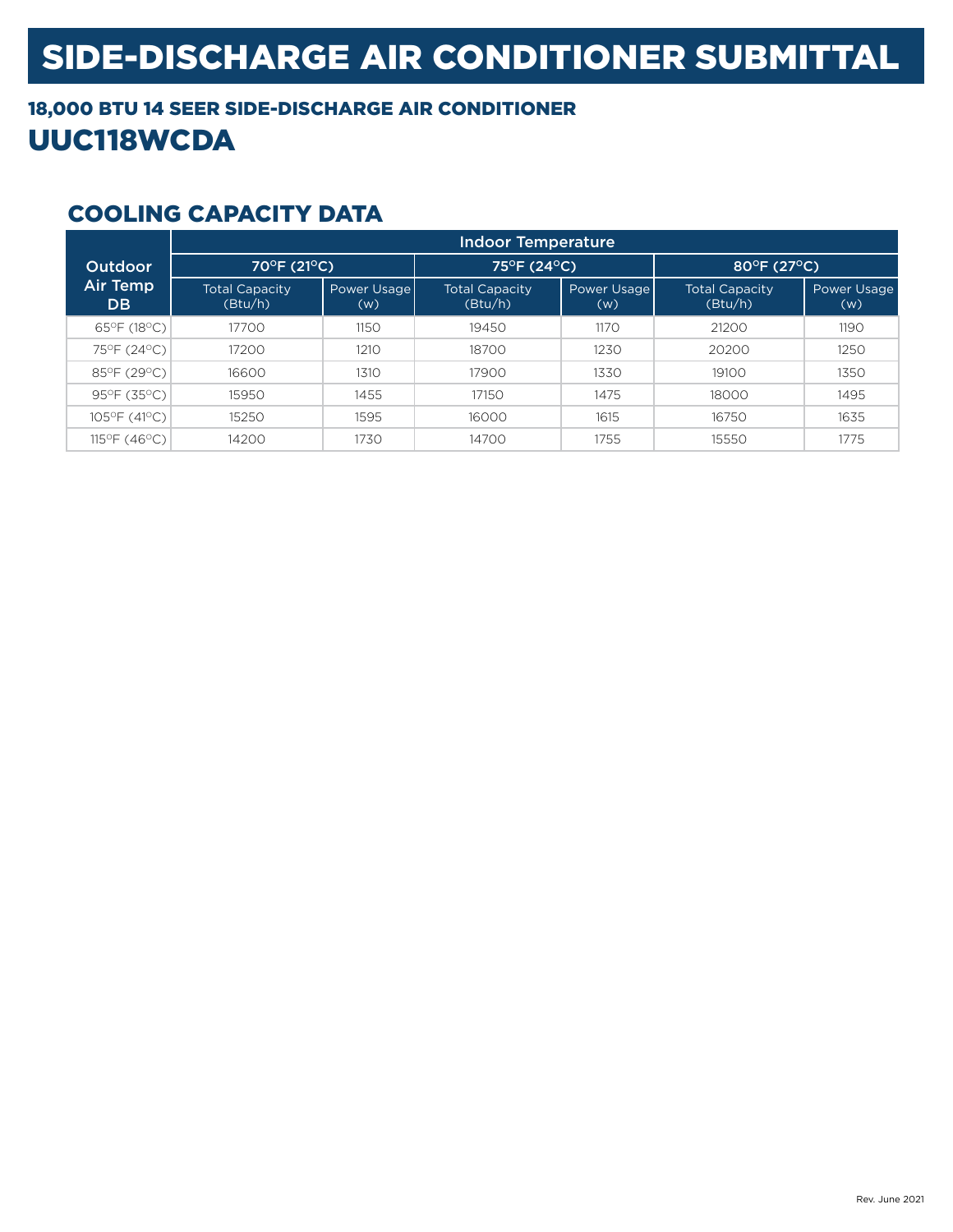#### 18,000 BTU 14 SEER SIDE-DISCHARGE AIR CONDITIONER UUC118WCBA

| Submitted To: New York Submitted To:       |  |
|--------------------------------------------|--|
| Construction: <u>with the construction</u> |  |
|                                            |  |



| <b>Electrical Requirement</b>  |                             |  |  |  |
|--------------------------------|-----------------------------|--|--|--|
| <b>Power Supply</b>            | 208-230V, 1 Phase,<br>60 HZ |  |  |  |
| <b>Operating Voltage Range</b> | 187-253 VAC                 |  |  |  |
| Max. Fuse/Breaker Size         | 15 A                        |  |  |  |
| $MCA$   10A                    |                             |  |  |  |
|                                |                             |  |  |  |

| <b>Operating Range</b> |                              |
|------------------------|------------------------------|
|                        | Cooling   50~115°F (10~46°C) |

| <b>Cooling Performance</b>          |  |  |  |  |
|-------------------------------------|--|--|--|--|
| Rated Cooling Capacity   18,000 BTU |  |  |  |  |
| $SEER$   14.2                       |  |  |  |  |
| EER $12.2$                          |  |  |  |  |

| <b>Pipe Length</b>             |                                    |
|--------------------------------|------------------------------------|
| Minimum Pipe Length            | 10 ft                              |
| Maximum Pipe Length            | 82 ft                              |
| Maximum Pipe Height Difference | 33 ft                              |
| <b>Braze Connection</b>        | 1/4"(Discharge)<br>  1/2"(Suction) |



| <b>Specifications</b>             |                                                                   |  |  |  |
|-----------------------------------|-------------------------------------------------------------------|--|--|--|
| Compressor                        | Rotary                                                            |  |  |  |
| Uncrated Dimension (HxWxD)        | 27.6 x 36.0 x 15.0 in<br>$(702 \times 914 \times 382 \text{ mm})$ |  |  |  |
| Crated (HxWxD)                    | 30.8 x 38.4 x 16.5 in<br>$(782 \times 975 \times 420 \text{ mm})$ |  |  |  |
| <b>Outdoor Sound Rating dB</b>    | 55                                                                |  |  |  |
| <b>Heat Exchanger Fin Type</b>    | Aluminum                                                          |  |  |  |
| Weight (Net/Gross)                | 106/117 lbs                                                       |  |  |  |
| <b>Factory Refrigerant Charge</b> | R-410A (5.1 lbs)                                                  |  |  |  |
| <b>AHRI Matching Indoor Coil</b>  | ADP HE81(6.9)36+TDR                                               |  |  |  |
| <b>CFM with Rated Coil</b>        | 650                                                               |  |  |  |

| Dimensions (In.) |      |      |      |      |  |
|------------------|------|------|------|------|--|
|                  | R    |      |      |      |  |
| 36.0             | 15.0 | 27.6 | 21.4 | 12.8 |  |



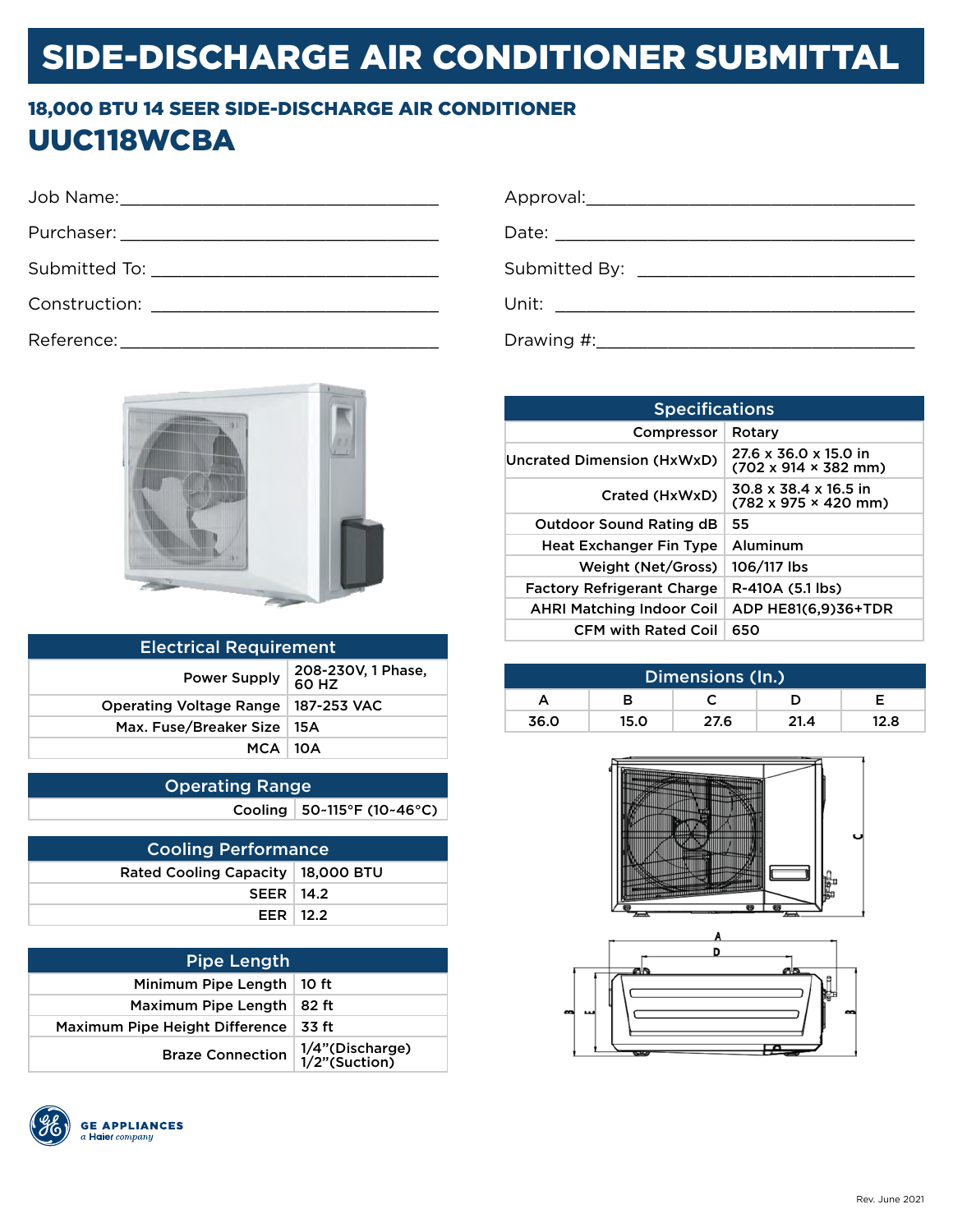#### 18,000 BTU 14 SEER SIDE-DISCHARGE AIR CONDITIONER UUC118WCBA

|                              | <b>Indoor Temperature</b>        |                    |                                  |                    |                                  |                    |
|------------------------------|----------------------------------|--------------------|----------------------------------|--------------------|----------------------------------|--------------------|
| <b>Outdoor</b>               | 70°F (21°C),                     |                    | 75°F (24°C)                      |                    | 80°F (27°C)                      |                    |
| <b>Air Temp</b><br><b>DB</b> | <b>Total Capacity</b><br>(Btu/h) | Power Usage<br>(w) | <b>Total Capacity</b><br>(Btu/h) | Power Usage<br>(w) | <b>Total Capacity</b><br>(Btu/h) | Power Usage<br>(w) |
| 65°F (18°C)                  | 17700                            | 1150               | 19450                            | 1170               | 21200                            | 1190               |
| 75°F (24°C)                  | 17200                            | 1210               | 18700                            | 1230               | 20200                            | 1250               |
| 85°F (29°C)                  | 16600                            | 1310               | 17900                            | 1330               | 19100                            | 1350               |
| 95°F (35°C)                  | 15950                            | 1455               | 17150                            | 1475               | 18000                            | 1495               |
| 105°F (41°C)                 | 15250                            | 1595               | 16000                            | 1615               | 16750                            | 1635               |
| 115°F (46°C)                 | 14200                            | 1730               | 14700                            | 1755               | 15550                            | 1775               |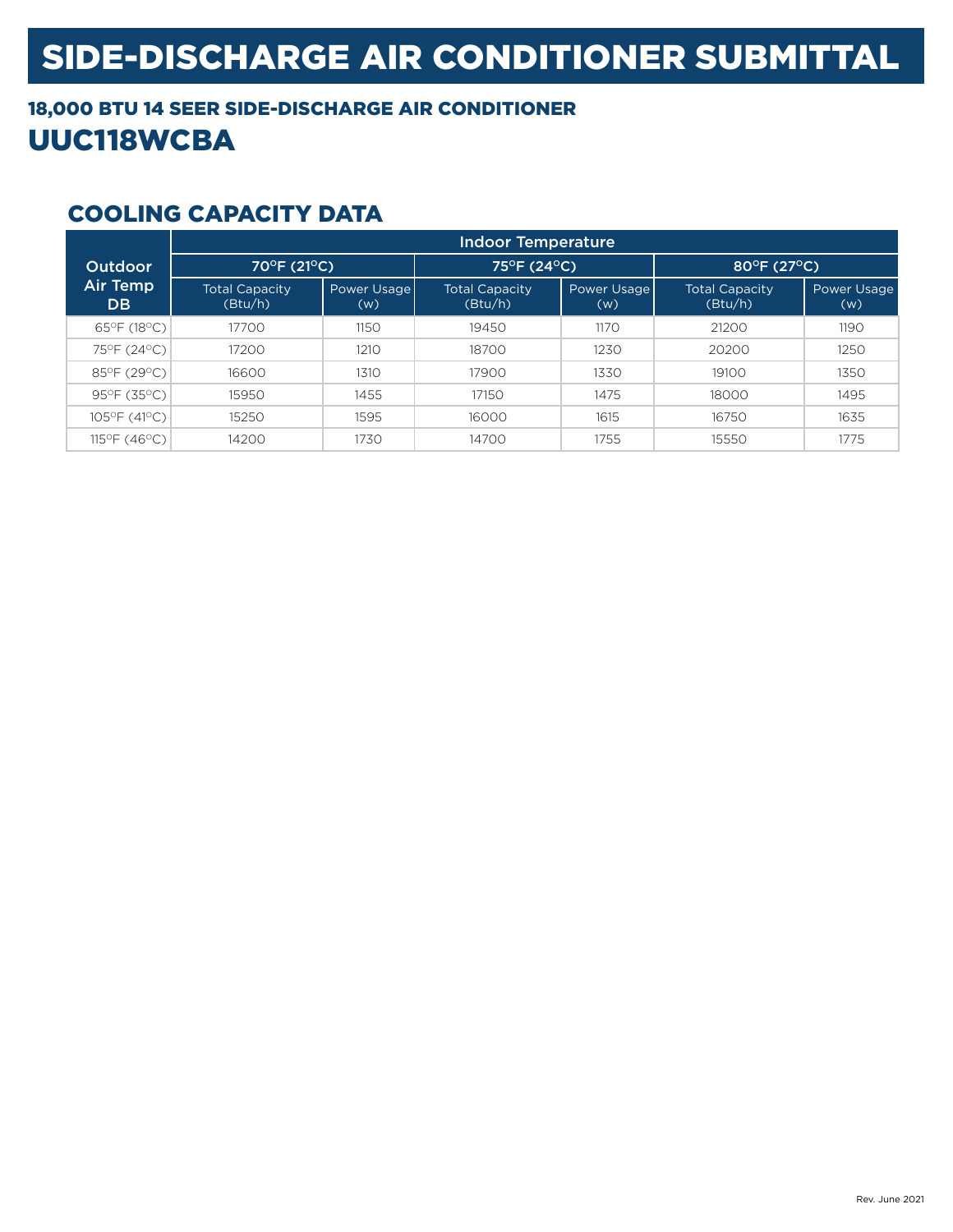#### 24,000 BTU 14 SEER SIDE-DISCHARGE AIR CONDITIONER UUC124WCDA

Reference:



| <b>Electrical Requirement</b>  |                             |  |
|--------------------------------|-----------------------------|--|
| <b>Power Supply</b>            | 208-230V, 1 Phase,<br>60 HZ |  |
| <b>Operating Voltage Range</b> | 187-253 VAC                 |  |
| Max. Fuse/Breaker Size   15A   |                             |  |
| $MCA$ 12A                      |                             |  |
|                                |                             |  |

| <b>Operating Range</b> |                                   |  |
|------------------------|-----------------------------------|--|
|                        | Cooling   $50 - 115$ °F (10~46°C) |  |

| <b>Cooling Performance</b>          |  |  |
|-------------------------------------|--|--|
| Rated Cooling Capacity   23,500 BTU |  |  |
| $SEER$   14.5                       |  |  |
| EER $12.0$                          |  |  |

| <b>Pipe Length</b>             |                                    |
|--------------------------------|------------------------------------|
| Minimum Pipe Length            | 10 ft                              |
| Maximum Pipe Length            | 82 ft                              |
| Maximum Pipe Height Difference | 33 ft                              |
| <b>Braze Connection</b>        | 3/8"(Discharge)<br>  5/8"(Suction) |



| Unit: _________________________ |  |
|---------------------------------|--|
| Drawing #:                      |  |

**Specifications** Compressor | Rotary Uncrated Dimension (HxWxD)  $\begin{array}{|l} 31.9 \times 40.0 \times 17.5 \text{ in} \\ \hline \end{array}$ (810 x 1015 × 445 mm) Crated (HxWxD)  $38.4 \times 42.3 \times 19.5$  in  $(975 \times 1075 \times 495 \text{ mm})$ Outdoor Sound Rating dB | 58 Heat Exchanger Fin Type | Aluminum Weight (Net/Gross) 141/152 lbs Factory Refrigerant Charge | R-410A (6.1 lbs) AHRI Matching Indoor Coil Aspen C(A,C,E)24B44+TDR CFM with Rated Coil 727

| Dimensions (In.) |      |      |      |      |
|------------------|------|------|------|------|
|                  |      |      |      |      |
| 40.0             | 17.5 | 31.9 | 26.4 | 15.2 |



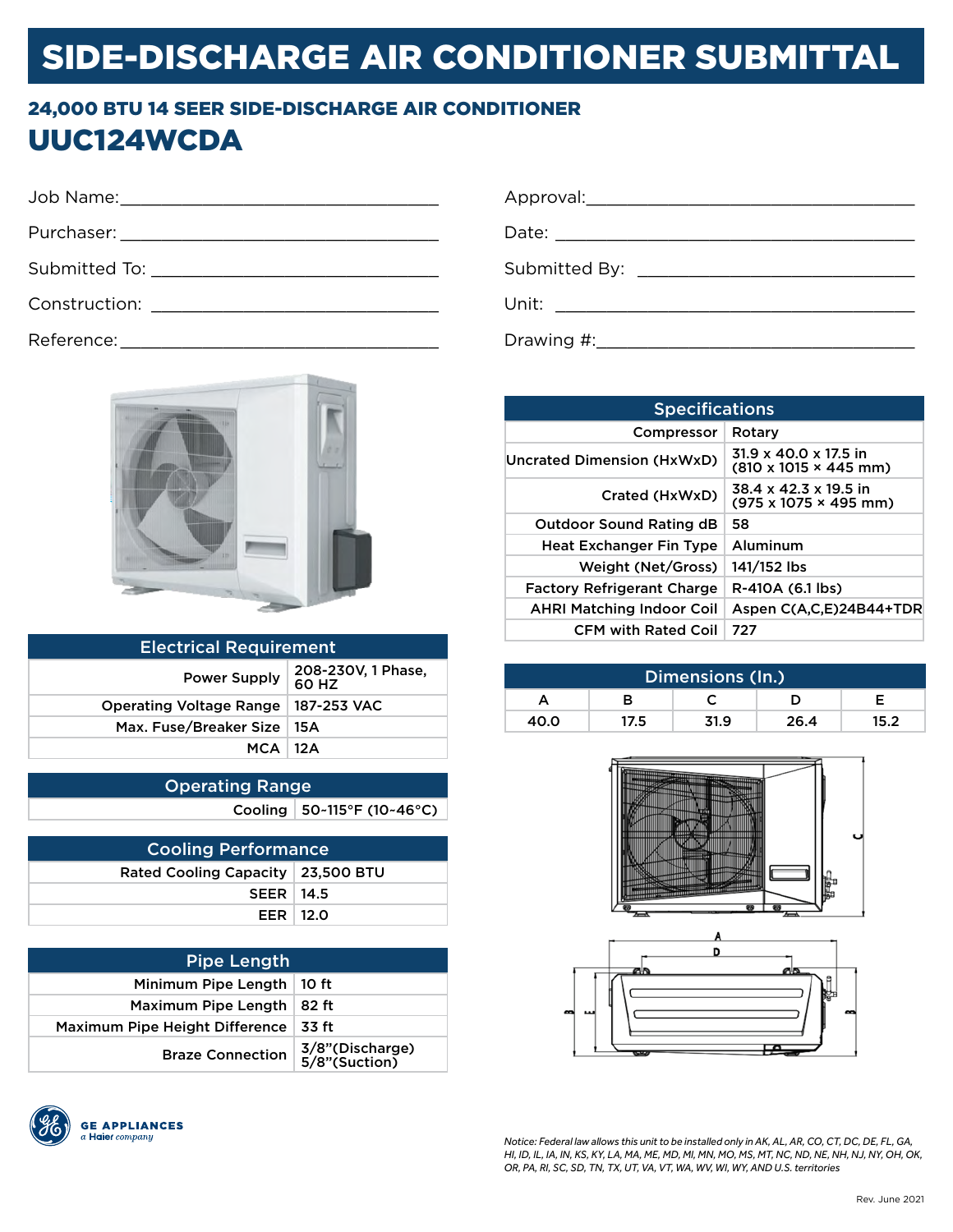### 24,000 BTU 14 SEER SIDE-DISCHARGE AIR CONDITIONER UUC124WCDA

|                              | Indoor Temperature               |                    |                                  |                    |                                  |                    |
|------------------------------|----------------------------------|--------------------|----------------------------------|--------------------|----------------------------------|--------------------|
| <b>Outdoor</b>               | 70°F (21°C),                     |                    | 75°F (24°C)                      |                    | 80°F (27°C)                      |                    |
| <b>Air Temp</b><br><b>DB</b> | <b>Total Capacity</b><br>(Btu/h) | Power Usage<br>(w) | <b>Total Capacity</b><br>(Btu/h) | Power Usage<br>(w) | <b>Total Capacity</b><br>(Btu/h) | Power Usage<br>(w) |
| 65°F (18°C)                  | 22500                            | 1460               | 24700                            | 1485               | 26950                            | 1510               |
| 75°F (24°C)                  | 22000                            | 1540               | 24150                            | 1585               | 26150                            | 1625               |
| 85°F (29°C)                  | 21300                            | 1680               | 23400                            | 1720               | 25150                            | 1760               |
| 95°F (35°C)                  | 20400                            | 1845               | 22400                            | 1885               | 23800                            | 1925               |
| 105°F (41°C)                 | 19000                            | 2010               | 20700                            | 2050               | 21900                            | 2090               |
| 115°F (46°C)                 | 17500                            | 2180               | 18800                            | 2220               | 19750                            | 2260               |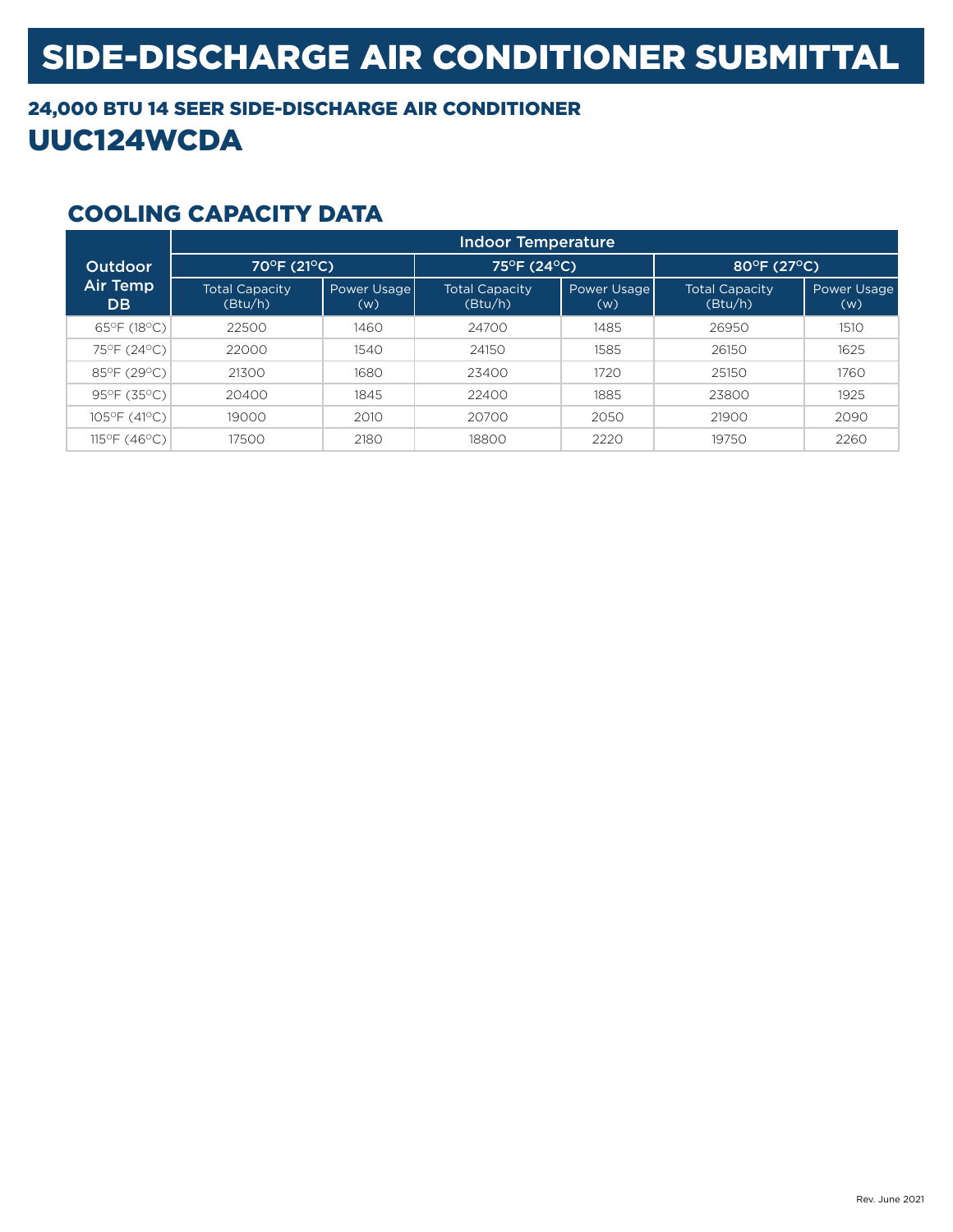#### 24,000 BTU 14 SEER SIDE-DISCHARGE AIR CONDITIONER UUC124WCBA

| Appr  |
|-------|
| Date: |
| Subn  |
| Unit: |
|       |

Reference: \_\_\_\_\_\_\_\_\_\_\_\_\_\_\_\_\_\_\_\_\_\_\_\_\_\_\_\_\_\_\_



| <b>Electrical Requirement</b>  |                             |  |
|--------------------------------|-----------------------------|--|
| <b>Power Supply</b>            | 208-230V, 1 Phase,<br>60 HZ |  |
| <b>Operating Voltage Range</b> | ∣187-253 VAC                |  |
| Max. Fuse/Breaker Size         | ∣ 15A                       |  |
|                                | $MCA$   11.5A               |  |
|                                |                             |  |

| Operating Range |                              |  |
|-----------------|------------------------------|--|
|                 | Cooling   50~115°F (10~46°C) |  |

| <b>Cooling Performance</b>          |  |  |
|-------------------------------------|--|--|
| Rated Cooling Capacity   24,000 BTU |  |  |
| $SEER$   14.5                       |  |  |
| EER $12.2$                          |  |  |

| <b>Pipe Length</b>             |                                  |  |
|--------------------------------|----------------------------------|--|
| Minimum Pipe Length            | 10 ft                            |  |
| Maximum Pipe Length            | 82 ft                            |  |
| Maximum Pipe Height Difference | .33 ft                           |  |
| <b>Braze Connection</b>        | 3/8"(Discharge)<br>5/8"(Suction) |  |



| Approval:  |                                                                                                                                                                                                                                      |
|------------|--------------------------------------------------------------------------------------------------------------------------------------------------------------------------------------------------------------------------------------|
|            |                                                                                                                                                                                                                                      |
|            | Submitted By: _______________________                                                                                                                                                                                                |
| Unit:      | <u> 1989 - Andrea Albert III, martin albert i statistik format i statistik format i statistik format i statistik format i statistik format i statistik format i statistik format i statistik format i statistik format i statist</u> |
| Drawing #: |                                                                                                                                                                                                                                      |

| <b>Specifications</b>             |                                                                    |  |  |
|-----------------------------------|--------------------------------------------------------------------|--|--|
| Compressor                        | Rotary                                                             |  |  |
| Uncrated Dimension (HxWxD)        | $31.9 \times 40.0 \times 17.5$ in<br>(810 x 1015 × 445 mm)         |  |  |
| Crated (HxWxD)                    | 38.4 x 42.3 x 19.5 in<br>$(975 \times 1075 \times 495 \text{ mm})$ |  |  |
| <b>Outdoor Sound Rating dB</b>    | 59                                                                 |  |  |
| <b>Heat Exchanger Fin Type</b>    | Aluminum                                                           |  |  |
| Weight (Net/Gross)                | 141/152 lbs                                                        |  |  |
| <b>Factory Refrigerant Charge</b> | R-410A (6.3 lbs)                                                   |  |  |
| <b>AHRI Matching Indoor Coil</b>  | ADP HE81(6,9)36+TDR                                                |  |  |
| <b>CFM with Rated Coil</b>        | 780                                                                |  |  |

| Dimensions (In.) |      |      |      |      |
|------------------|------|------|------|------|
|                  | R    |      |      |      |
| 40.0             | 17.5 | 31.9 | 26.4 | 15.2 |



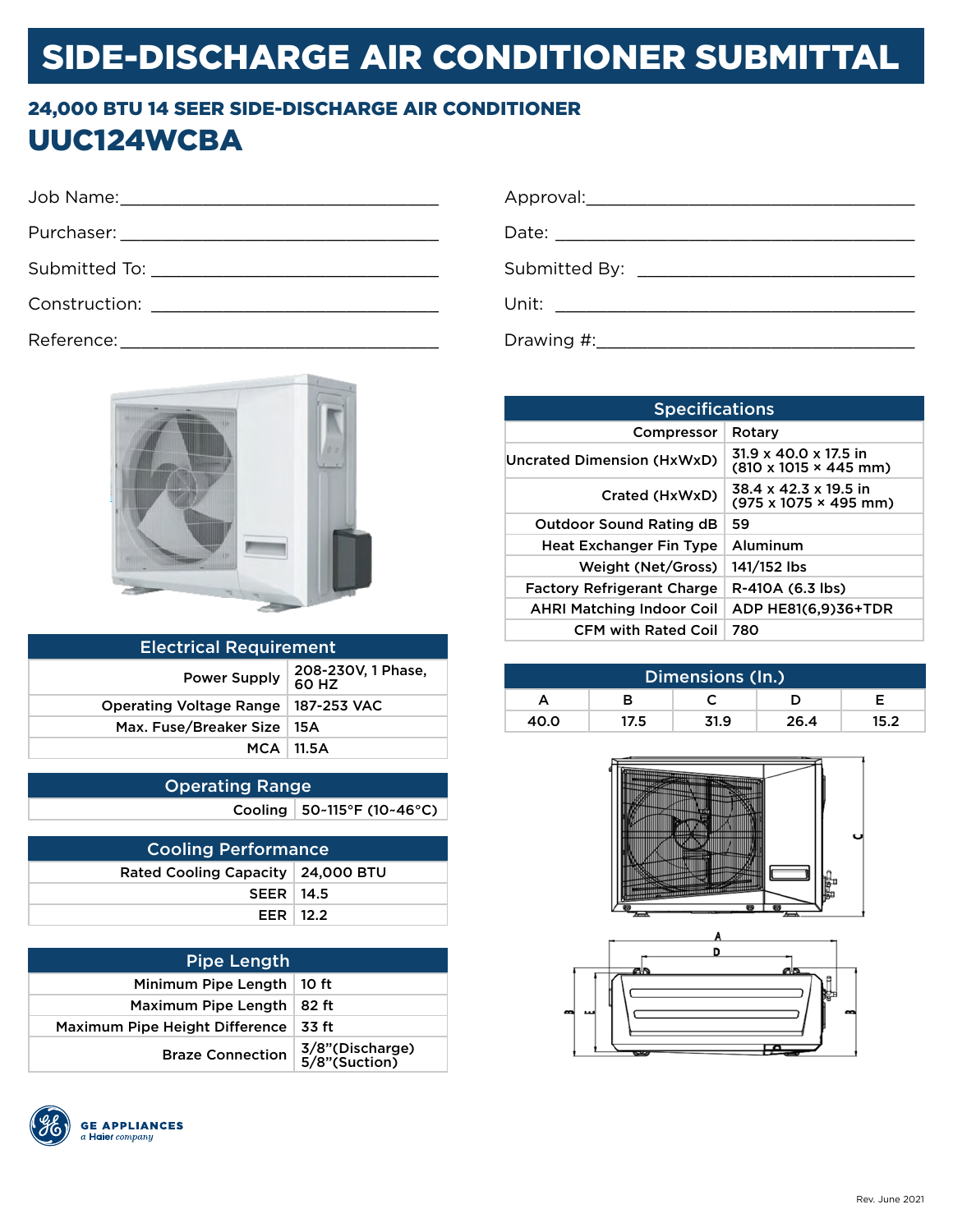#### 24,000 BTU 14 SEER SIDE-DISCHARGE AIR CONDITIONER UUC124WCBA

|                              | Indoor Temperature               |                    |                                  |                    |                                  |                    |
|------------------------------|----------------------------------|--------------------|----------------------------------|--------------------|----------------------------------|--------------------|
| <b>Outdoor</b>               | 70°F (21°C),                     |                    | 75°F (24°C)                      |                    | 80°F (27°C)                      |                    |
| <b>Air Temp</b><br><b>DB</b> | <b>Total Capacity</b><br>(Btu/h) | Power Usage<br>(w) | <b>Total Capacity</b><br>(Btu/h) | Power Usage<br>(w) | <b>Total Capacity</b><br>(Btu/h) | Power Usage<br>(w) |
| 65°F (18°C)                  | 22500                            | 1460               | 24700                            | 1485               | 26950                            | 1510               |
| 75°F (24°C)                  | 22000                            | 1540               | 24150                            | 1585               | 26150                            | 1625               |
| 85°F (29°C)                  | 21300                            | 1680               | 23400                            | 1720               | 25150                            | 1760               |
| 95°F (35°C)                  | 20400                            | 1845               | 22400                            | 1885               | 23800                            | 1925               |
| 105°F (41°C)                 | 19000                            | 2010               | 20700                            | 2050               | 21900                            | 2090               |
| 115°F (46°C)                 | 17500                            | 2180               | 18800                            | 2220               | 19750                            | 2260               |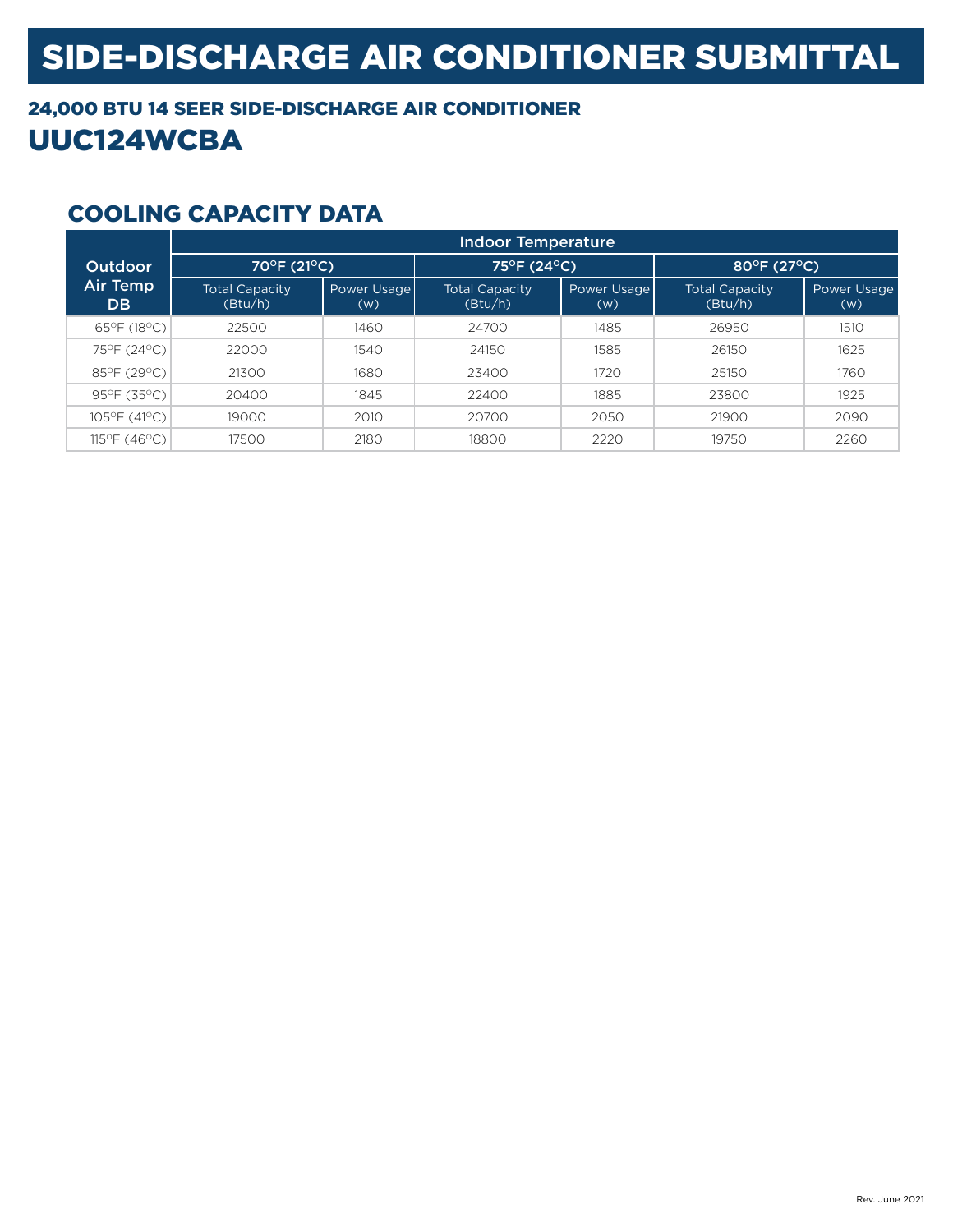#### 30,000 BTU 14 SEER SIDE-DISCHARGE AIR CONDITIONER UUC130WCDA

| Αr |
|----|
| Da |
| Su |
| Ur |
|    |

Reference:



| <b>Electrical Requirement</b>                      |  |  |
|----------------------------------------------------|--|--|
| 208-230V, 1 Phase,<br><b>Power Supply</b><br>60 HZ |  |  |
| Operating Voltage Range   187-253 VAC              |  |  |
| Max. Fuse/Breaker Size   20A                       |  |  |
| <b>MCA 14A</b>                                     |  |  |
|                                                    |  |  |

| <b>Operating Range</b> |                              |  |
|------------------------|------------------------------|--|
|                        | Cooling   50~115°F (10~46°C) |  |

| <b>Cooling Performance</b>          |  |  |
|-------------------------------------|--|--|
| Rated Cooling Capacity   30,000 BTU |  |  |
| $SEER$   14.5                       |  |  |
| EER $12.0$                          |  |  |

| <b>Pipe Length</b>             |                                  |  |
|--------------------------------|----------------------------------|--|
| Minimum Pipe Length            | 10 ft                            |  |
| Maximum Pipe Length            | 82 ft                            |  |
| Maximum Pipe Height Difference | 33 ft                            |  |
| <b>Braze Connection</b>        | 3/8"(Discharge)<br>3/4"(Suction) |  |



| Unit:      | <u> 1980 - Andrea Andrew Maria (h. 1980).</u> |
|------------|-----------------------------------------------|
| Drawing #: |                                               |

| <b>Specifications</b>             |                                                                                |  |
|-----------------------------------|--------------------------------------------------------------------------------|--|
| Compressor                        | Rotary                                                                         |  |
| Uncrated Dimension (HxWxD)        | $31.9 \times 40.0 \times 17.5$ in<br>$(810 \times 1015 \times 445 \text{ mm})$ |  |
| Crated (HxWxD)                    | 38.4 x 42.3 x 19.5 in<br>$(975 \times 1075 \times 495$ mm)                     |  |
| <b>Outdoor Sound Rating dB</b>    | 58                                                                             |  |
| <b>Heat Exchanger Fin Type</b>    | Aluminum                                                                       |  |
| Weight (Net/Gross)                | 143/154 lbs                                                                    |  |
| <b>Factory Refrigerant Charge</b> | R-410A (7.3 lbs)                                                               |  |
| <b>AHRI Matching Indoor Coil</b>  | Aspen C(A,C,E)36B44+TDR                                                        |  |
| <b>CFM with Rated Coil</b>        | 1050                                                                           |  |

| Dimensions (In.) |      |      |      |      |  |
|------------------|------|------|------|------|--|
|                  | R    |      |      |      |  |
| 40.0             | 17.5 | 31.9 | 26.4 | 15.2 |  |



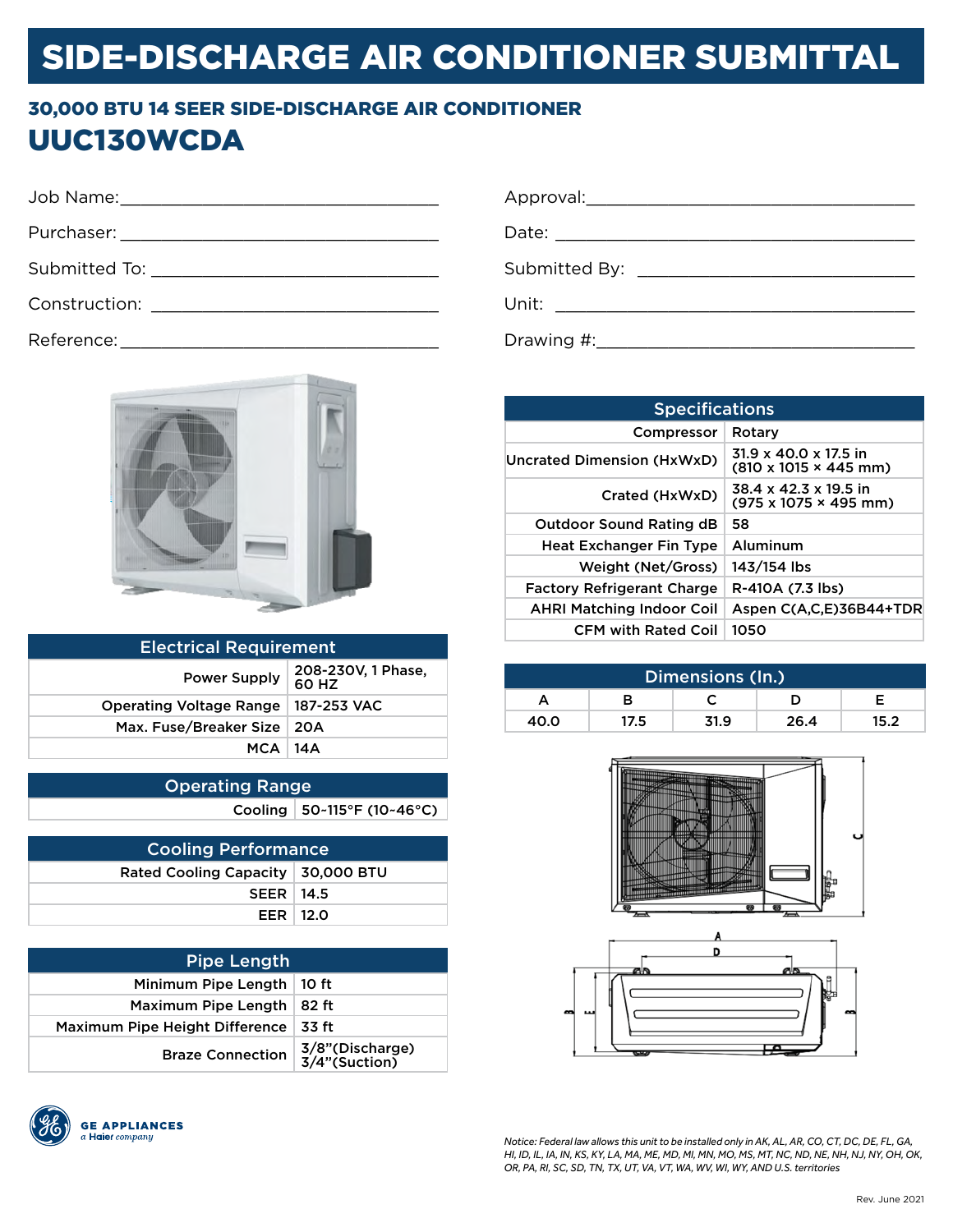### 30,000 BTU 14 SEER SIDE-DISCHARGE AIR CONDITIONER UUC130WCDA

|                       | <b>Indoor Temperature</b>        |                    |                                  |                    |                                  |                    |
|-----------------------|----------------------------------|--------------------|----------------------------------|--------------------|----------------------------------|--------------------|
| <b>Outdoor</b>        | 70°F (21°C)                      |                    | 75°F (24°C)                      |                    | 80°F (27°C).                     |                    |
| Air Temp<br><b>DB</b> | <b>Total Capacity</b><br>(Btu/h) | Power Usage<br>(w) | <b>Total Capacity</b><br>(Btu/h) | Power Usage<br>(w) | <b>Total Capacity</b><br>(Btu/h) | Power Usage<br>(w) |
| 65°F (18°C)           | 29000                            | 1870               | 31800                            | 1900               | 34400                            | 1930               |
| 75°F (24°C)           | 28200                            | 1980               | 30900                            | 2020               | 33200                            | 2060               |
| 85°F (29°C)           | 27200                            | 2140               | 29750                            | 2180               | 31700                            | 2220               |
| 95°F (35°C)           | 26150                            | 2350               | 28600                            | 2390               | 30000                            | 2430               |
| 105°F (41°C)          | 24800                            | 2620               | 27000                            | 2660               | 28100                            | 2700               |
| 115°F (46°C)          | 23200                            | 2890               | 25200                            | 2930               | 26150                            | 2970               |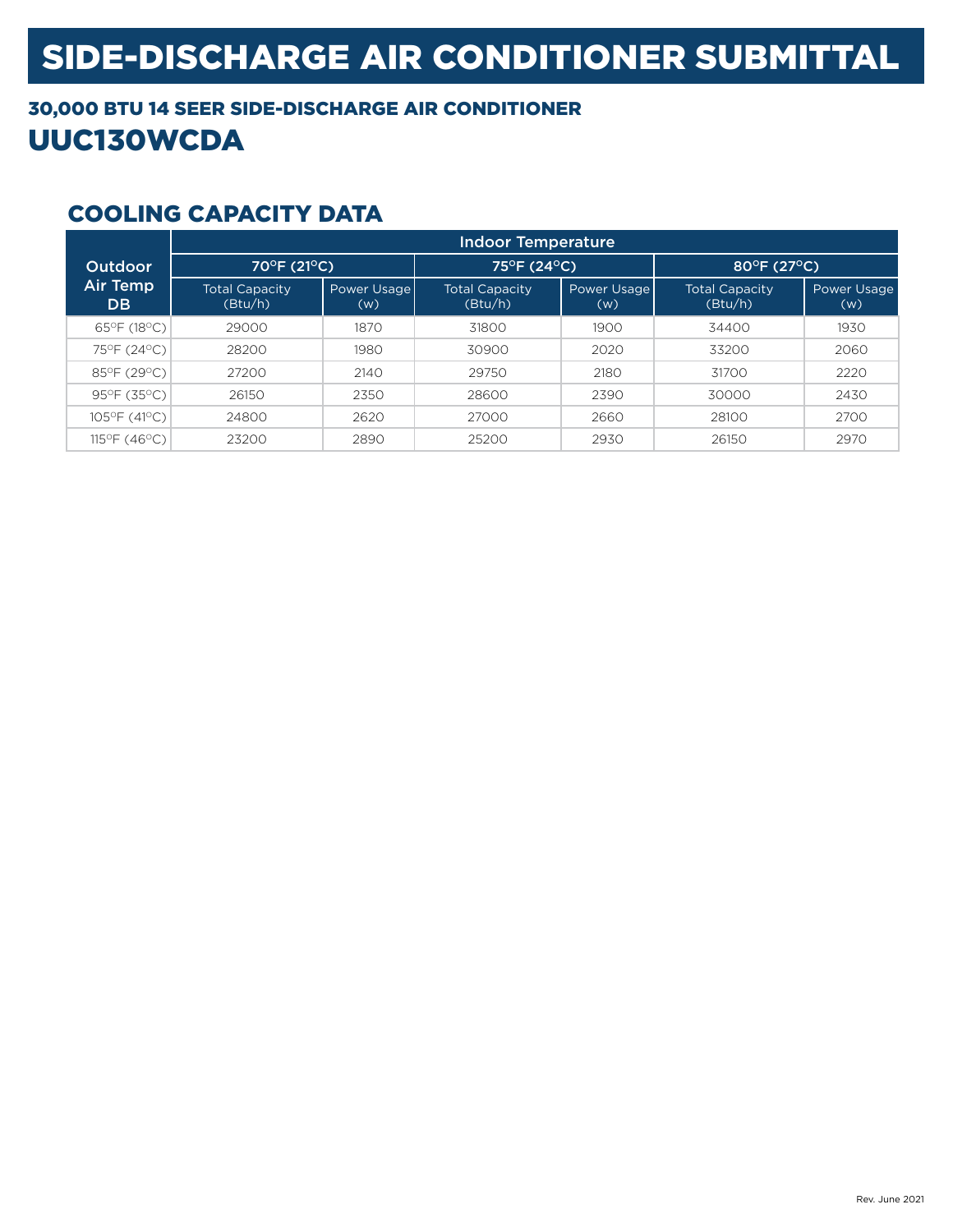#### 30,000 BTU 14 SEER SIDE-DISCHARGE AIR CONDITIONER UUC130WCBA

| Appr  |
|-------|
| Date: |
| Subn  |
| Unit: |
|       |

Reference: \_\_\_\_\_\_\_\_\_\_\_\_\_\_\_\_\_\_\_\_\_\_\_\_\_\_\_\_\_\_\_



| <b>Electrical Requirement</b>         |                             |  |  |  |
|---------------------------------------|-----------------------------|--|--|--|
| <b>Power Supply</b>                   | 208-230V, 1 Phase,<br>60 HZ |  |  |  |
| Operating Voltage Range   187-253 VAC |                             |  |  |  |
| Max. Fuse/Breaker Size   20A          |                             |  |  |  |
| <b>MCA 14A</b>                        |                             |  |  |  |
|                                       |                             |  |  |  |

| <b>Operating Range</b> |                              |  |  |  |
|------------------------|------------------------------|--|--|--|
|                        | Cooling   50~115°F (10~46°C) |  |  |  |

| <b>Cooling Performance</b>          |  |  |  |  |
|-------------------------------------|--|--|--|--|
| Rated Cooling Capacity   30,000 BTU |  |  |  |  |
| <b>SEER   14.5</b>                  |  |  |  |  |
| EER $12.2$                          |  |  |  |  |

| <b>Pipe Length</b>             |                                    |  |  |  |
|--------------------------------|------------------------------------|--|--|--|
| Minimum Pipe Length            | 10 ft                              |  |  |  |
| Maximum Pipe Length            | 82 ft                              |  |  |  |
| Maximum Pipe Height Difference | 33 ft                              |  |  |  |
| <b>Braze Connection</b>        | 3/8" (Discharge)<br>3/4" (Suction) |  |  |  |



| Approval:  |                                                                                                                                                                                                                                      |
|------------|--------------------------------------------------------------------------------------------------------------------------------------------------------------------------------------------------------------------------------------|
|            |                                                                                                                                                                                                                                      |
|            | Submitted By: _______________________                                                                                                                                                                                                |
| Unit:      | <u> 1989 - Andrea Albert III, martin albert i statistik format i statistik format i statistik format i statistik format i statistik format i statistik format i statistik format i statistik format i statistik format i statist</u> |
| Drawing #: |                                                                                                                                                                                                                                      |

| <b>Specifications</b>             |                                                                    |  |  |  |  |
|-----------------------------------|--------------------------------------------------------------------|--|--|--|--|
| Compressor                        | Rotary                                                             |  |  |  |  |
| Uncrated Dimension (HxWxD)        | 31.9 x 40.0 x 17.5 in<br>$(810 \times 1015 \times 445 \text{ mm})$ |  |  |  |  |
| Crated (HxWxD)                    | 38.4 x 42.3 x 19.5 in<br>$(975 \times 1075 \times 495$ mm)         |  |  |  |  |
| <b>Outdoor Sound Rating dB</b>    | 59                                                                 |  |  |  |  |
| <b>Heat Exchanger Fin Type</b>    | Aluminum                                                           |  |  |  |  |
| Weight (Net/Gross)                | 143/154 lbs                                                        |  |  |  |  |
| <b>Factory Refrigerant Charge</b> | R-410A (7.5 lbs)                                                   |  |  |  |  |
| <b>AHRI Matching Indoor Coil</b>  | ADP HE81(6,9)36+TDR                                                |  |  |  |  |
| <b>CFM with Rated Coil</b>        | 1080                                                               |  |  |  |  |

| Dimensions (In.) |      |      |      |      |  |
|------------------|------|------|------|------|--|
|                  | R    |      |      |      |  |
| 40.0             | 17.5 | 31.9 | 26.4 | 15.2 |  |



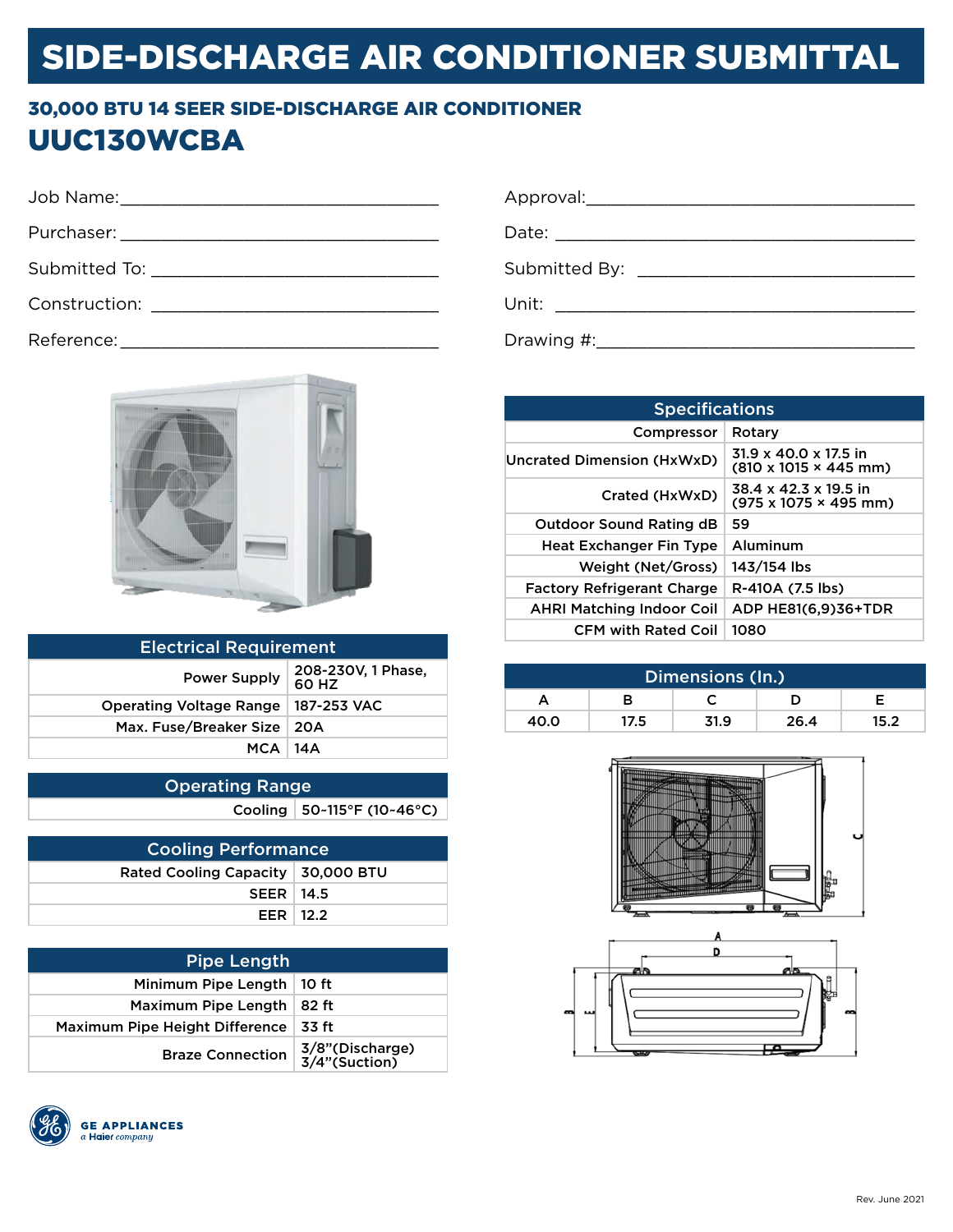### 30,000 BTU 14 SEER SIDE-DISCHARGE AIR CONDITIONER UUC130WCBA

|                       | <b>Indoor Temperature</b>        |                    |                                  |                    |                                  |                    |
|-----------------------|----------------------------------|--------------------|----------------------------------|--------------------|----------------------------------|--------------------|
| <b>Outdoor</b>        | 70°F (21°C)                      |                    | 75°F (24°C)                      |                    | 80°F (27°C).                     |                    |
| Air Temp<br><b>DB</b> | <b>Total Capacity</b><br>(Btu/h) | Power Usage<br>(w) | <b>Total Capacity</b><br>(Btu/h) | Power Usage<br>(w) | <b>Total Capacity</b><br>(Btu/h) | Power Usage<br>(w) |
| 65°F (18°C)           | 29000                            | 1870               | 31800                            | 1900               | 34400                            | 1930               |
| 75°F (24°C)           | 28200                            | 1980               | 30900                            | 2020               | 33200                            | 2060               |
| 85°F (29°C)           | 27200                            | 2140               | 29750                            | 2180               | 31700                            | 2220               |
| 95°F (35°C)           | 26150                            | 2350               | 28600                            | 2390               | 30000                            | 2430               |
| 105°F (41°C)          | 24800                            | 2620               | 27000                            | 2660               | 28100                            | 2700               |
| 115°F (46°C)          | 23200                            | 2890               | 25200                            | 2930               | 26150                            | 2970               |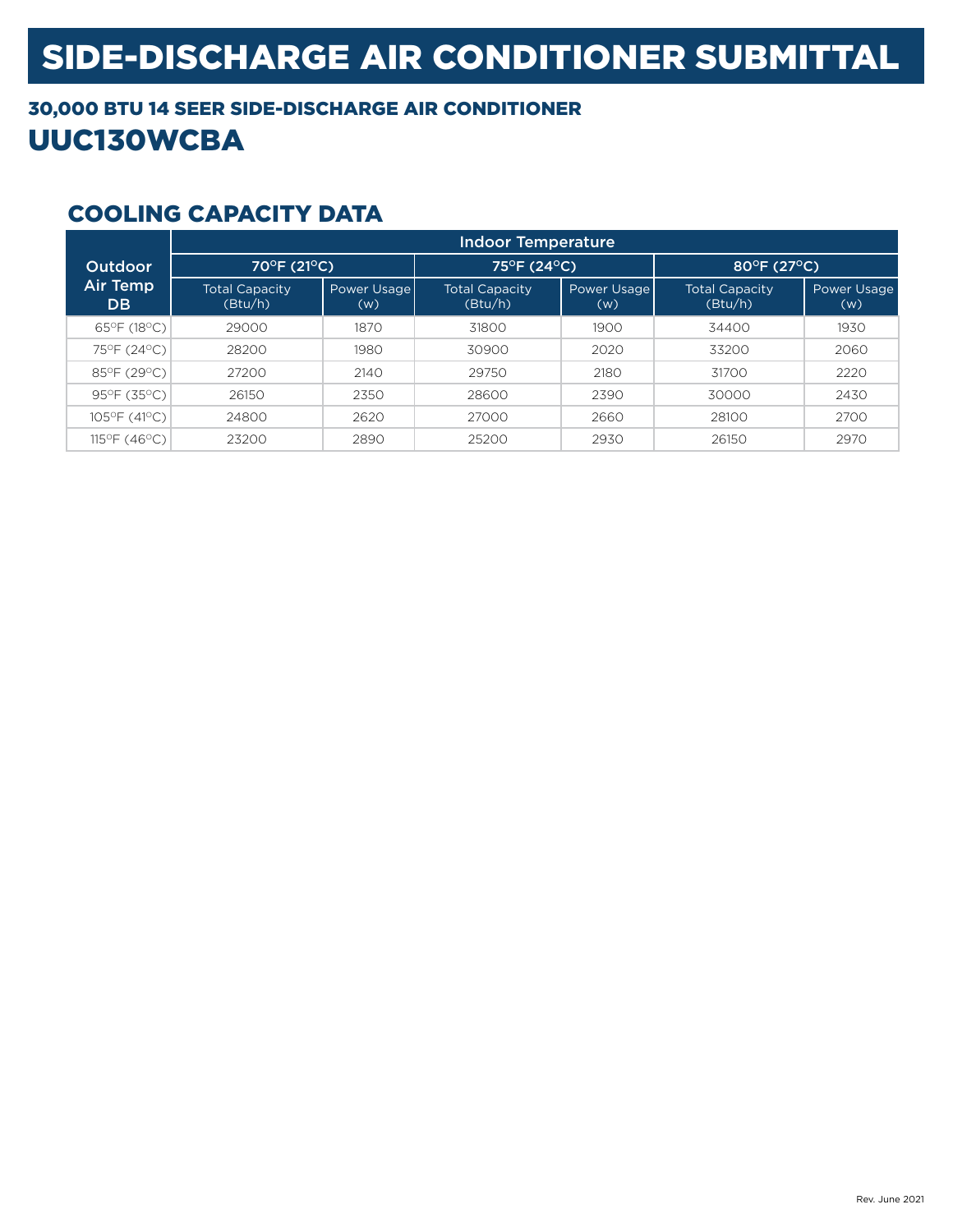### 36,000 BTU 14 SEER SIDE-DISCHARGE AIR CONDITIONER UUC136WCDA

|                                                | Approv                         |
|------------------------------------------------|--------------------------------|
|                                                | Date: $\overline{\phantom{a}}$ |
| Submitted To: ________________________________ | Submit                         |
|                                                | Unit:                          |
|                                                |                                |

Reference:



| <b>Electrical Requirement</b>         |                             |  |
|---------------------------------------|-----------------------------|--|
| <b>Power Supply</b>                   | 208-230V, 1 Phase,<br>60 HZ |  |
| Operating Voltage Range   187-253 VAC |                             |  |
| Max. Fuse/Breaker Size   25A          |                             |  |
| <b>MCA 16A</b>                        |                             |  |
|                                       |                             |  |

| <b>Operating Range</b> |                                 |
|------------------------|---------------------------------|
|                        | Cooling   $50-115$ °F (10~46°C) |

| <b>Cooling Performance</b>          |  |  |
|-------------------------------------|--|--|
| Rated Cooling Capacity   34,000 BTU |  |  |
| $SEER$   14.5                       |  |  |
| EER $12.0$                          |  |  |

| <b>Pipe Length</b>             |                                  |
|--------------------------------|----------------------------------|
| Minimum Pipe Length            | 10 ft                            |
| Maximum Pipe Length            | 82 ft                            |
| Maximum Pipe Height Difference | 33 ft                            |
| <b>Braze Connection</b>        | 3/8"(Discharge)<br>3/4"(Suction) |



|               | Approval: Approval:                                          |
|---------------|--------------------------------------------------------------|
|               |                                                              |
| Submitted By: | <u> 1980 - Jan James, maritan bizko hamarkada (h. 1980).</u> |
| Unit:         | <u> 1980 - Andrea Andrew Maria (h. 1980).</u>                |
| Drawing #:    |                                                              |

| <b>Specifications</b>             |                                                                                |  |
|-----------------------------------|--------------------------------------------------------------------------------|--|
| Compressor                        | Rotary                                                                         |  |
| Uncrated Dimension (HxWxD)        | $31.9 \times 40.0 \times 17.5$ in<br>$(810 \times 1015 \times 445 \text{ mm})$ |  |
| Crated (HxWxD)                    | 38.4 x 42.3 x 19.5 in<br>$(975 \times 1075 \times 495 \text{ mm})$             |  |
| <b>Outdoor Sound Rating dB</b>    | 58                                                                             |  |
| <b>Heat Exchanger Fin Type</b>    | Aluminum                                                                       |  |
| Weight (Net/Gross)                | 145/156 lbs                                                                    |  |
| <b>Factory Refrigerant Charge</b> | R-410A (7.3 lbs)                                                               |  |
| <b>AHRI Matching Indoor Coil</b>  | Aspen C(A,C,E)48C34+TDR                                                        |  |
| <b>CFM with Rated Coil</b>        | 1025                                                                           |  |

| Dimensions (In.) |      |      |      |      |
|------------------|------|------|------|------|
|                  |      |      |      |      |
| 40.0             | 17.5 | 31.9 | 26.4 | 15.2 |



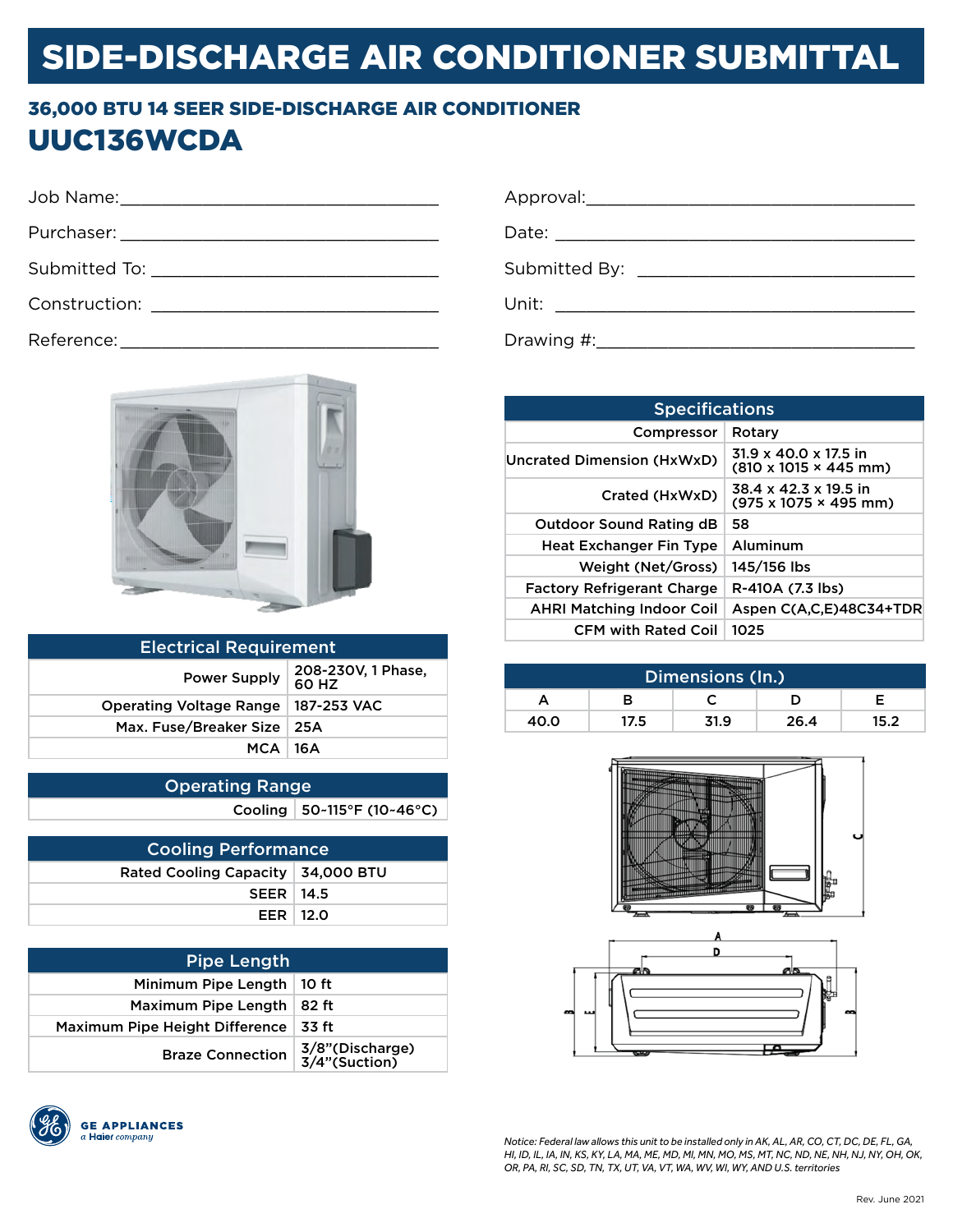### 36,000 BTU 14 SEER SIDE-DISCHARGE AIR CONDITIONER UUC136WCDA

|                              | <b>Indoor Temperature</b>        |                    |                                  |                    |                                  |                    |
|------------------------------|----------------------------------|--------------------|----------------------------------|--------------------|----------------------------------|--------------------|
| <b>Outdoor</b>               | 70°F (21°C),                     |                    | 75°F (24°C)                      |                    | 80°F (27°C)                      |                    |
| <b>Air Temp</b><br><b>DB</b> | <b>Total Capacity</b><br>(Btu/h) | Power Usage<br>(w) | <b>Total Capacity</b><br>(Btu/h) | Power Usage<br>(w) | <b>Total Capacity</b><br>(Btu/h) | Power Usage<br>(w) |
| 65°F (18°C)                  | 33350                            | 2160               | 36550                            | 2195               | 39800                            | 2230               |
| 75°F (24°C)                  | 32600                            | 2320               | 35600                            | 2355               | 38600                            | 2390               |
| 85°F (29°C)                  | 31750                            | 2540               | 34500                            | 2575               | 37000                            | 2610               |
| 95°F (35°C)                  | 30850                            | 2795               | 33000                            | 2830               | 34800                            | 2865               |
| 105°F (41°C)                 | 29600                            | 3090               | 31200                            | 3120               | 32500                            | 3150               |
| 115°F (46°C)                 | 28100                            | 3405               | 29000                            | 3435               | 30150                            | 3465               |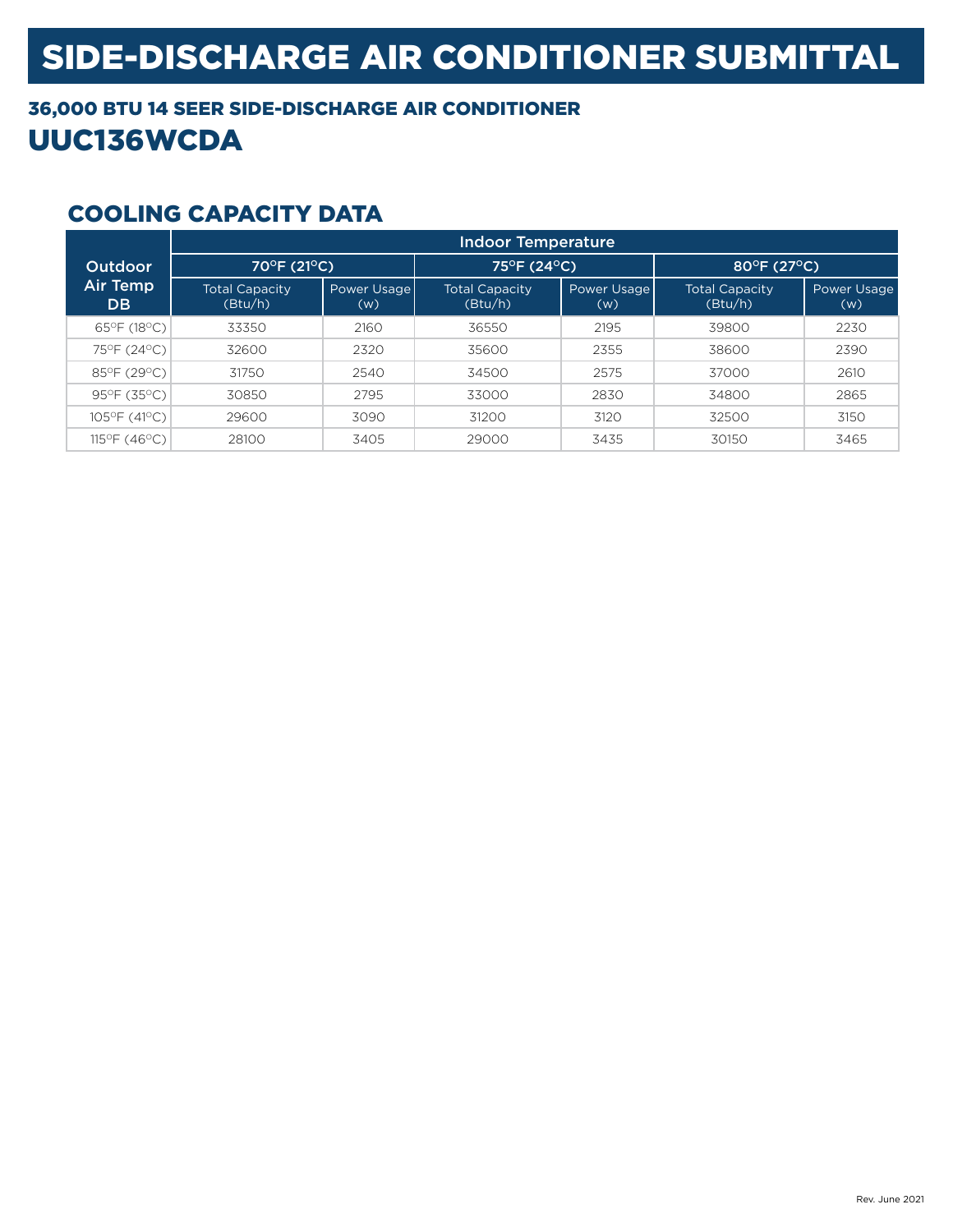#### 36,000 BTU 14 SEER SIDE-DISCHARGE AIR CONDITIONER UUC136WCBA

|                                   | Аp |
|-----------------------------------|----|
|                                   | Da |
|                                   | Su |
| <b>Construction: Example 2018</b> | Un |





| <b>Electrical Requirement</b>  |                             |  |
|--------------------------------|-----------------------------|--|
| <b>Power Supply</b>            | 208-230V, 1 Phase,<br>60 HZ |  |
| <b>Operating Voltage Range</b> | 187-253 VAC                 |  |
| Max. Fuse/Breaker Size         | ∣25A                        |  |
| $MCA$   16A                    |                             |  |
|                                |                             |  |

| <b>Operating Range</b> |                            |
|------------------------|----------------------------|
|                        | Cooling 50~115°F (10~46°C) |

| <b>Cooling Performance</b>          |  |  |
|-------------------------------------|--|--|
| Rated Cooling Capacity   35,000 BTU |  |  |
| SEER   14.2                         |  |  |
| EER $12.2$                          |  |  |

| <b>Pipe Length</b>             |                                  |  |  |
|--------------------------------|----------------------------------|--|--|
| Minimum Pipe Length            | 10 ft                            |  |  |
| Maximum Pipe Length            | 82 ft                            |  |  |
| Maximum Pipe Height Difference | 33 ft                            |  |  |
| <b>Braze Connection</b>        | 3/8"(Discharge)<br>3/4"(Suction) |  |  |



|       | Submitted By: _________________________ |
|-------|-----------------------------------------|
| Unit: |                                         |
|       |                                         |

| <b>Specifications</b>             |                                                                    |  |  |
|-----------------------------------|--------------------------------------------------------------------|--|--|
| Compressor                        | Rotary                                                             |  |  |
| Uncrated Dimension (HxWxD)        | $31.9 \times 40.0 \times 17.5$ in<br>(810 x 1015 × 445 mm)         |  |  |
| Crated (HxWxD)                    | 38.4 x 42.3 x 19.5 in<br>$(975 \times 1075 \times 495 \text{ mm})$ |  |  |
| <b>Outdoor Sound Rating dB</b>    | 59                                                                 |  |  |
| <b>Heat Exchanger Fin Type</b>    | Aluminum                                                           |  |  |
| Weight (Net/Gross)                | 145/156 lbs                                                        |  |  |
| <b>Factory Refrigerant Charge</b> | R-410A (7.7 lbs)                                                   |  |  |
| <b>AHRI Matching Indoor Coil</b>  | ADP HE35(6,9)48+TDR                                                |  |  |
| <b>CFM with Rated Coil</b>        | 1150                                                               |  |  |

| Dimensions (In.) |      |      |      |      |
|------------------|------|------|------|------|
|                  |      |      |      |      |
| 40.0             | 17.5 | 31.9 | 26.4 | 15.2 |



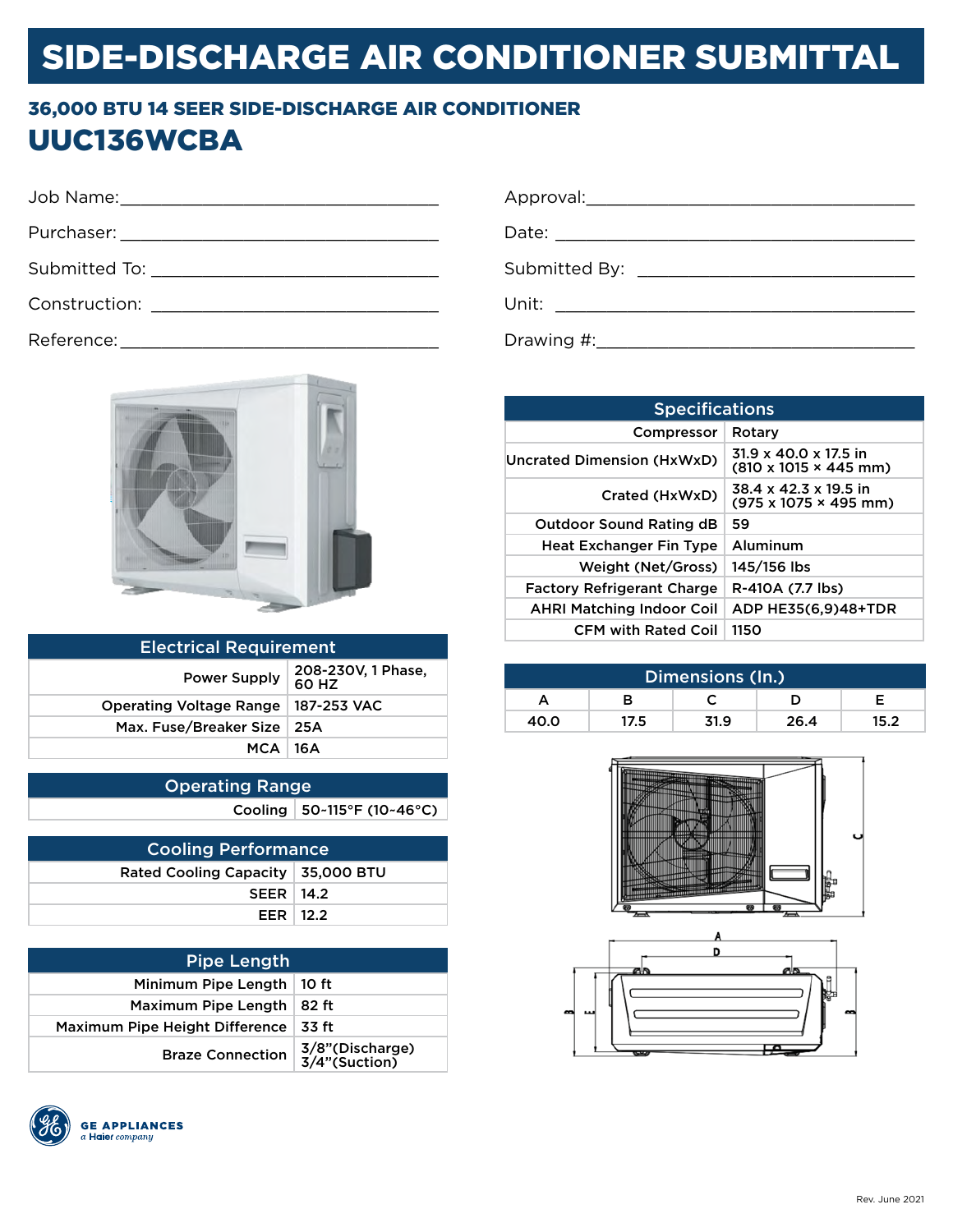#### 36,000 BTU 14 SEER SIDE-DISCHARGE AIR CONDITIONER UUC136WCBA

|                              | Indoor Temperature               |                    |                                  |                    |                                  |                    |
|------------------------------|----------------------------------|--------------------|----------------------------------|--------------------|----------------------------------|--------------------|
| <b>Outdoor</b>               | 70°F (21°C),                     |                    | 75°F (24°C)                      |                    | 80°F (27°C)                      |                    |
| <b>Air Temp</b><br><b>DB</b> | <b>Total Capacity</b><br>(Btu/h) | Power Usage<br>(w) | <b>Total Capacity</b><br>(Btu/h) | Power Usage<br>(w) | <b>Total Capacity</b><br>(Btu/h) | Power Usage<br>(w) |
| 65°F (18°C)                  | 33350                            | 2160               | 36550                            | 2195               | 39800                            | 2230               |
| 75°F (24°C)                  | 32600                            | 2320               | 35600                            | 2355               | 38600                            | 2390               |
| 85°F (29°C)                  | 31750                            | 2540               | 34500                            | 2575               | 37000                            | 2610               |
| 95°F (35°C)                  | 30850                            | 2795               | 33000                            | 2830               | 34800                            | 2865               |
| 105°F (41°C)                 | 29600                            | 3090               | 31200                            | 3120               | 32500                            | 3150               |
| 115°F (46°C)                 | 28100                            | 3405               | 29000                            | 3435               | 30150                            | 3465               |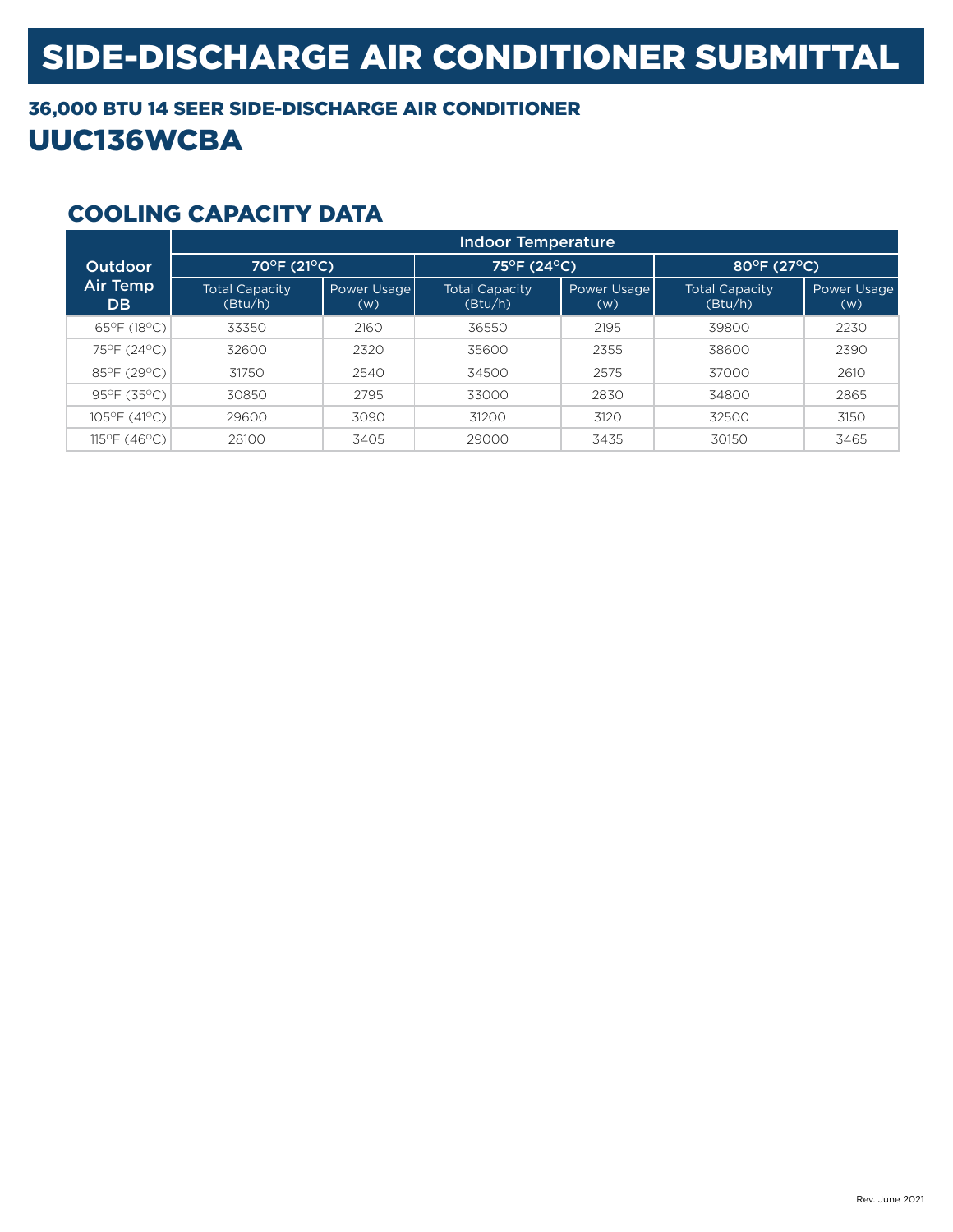#### 48,000 BTU 14 SEER SIDE-DISCHARGE AIR CONDITIONER UUC148WCDA

| Submitted To: __________________________________                                                                                                                                                                               |  |
|--------------------------------------------------------------------------------------------------------------------------------------------------------------------------------------------------------------------------------|--|
| Construction: New York Production (New York Production Construction (New York Production Construction Construction Construction Construction (New York Production Construction Construction Construction Construction Construc |  |
|                                                                                                                                                                                                                                |  |



| <b>Electrical Requirement</b>  |                             |  |  |
|--------------------------------|-----------------------------|--|--|
| <b>Power Supply</b>            | 208-230V, 1 Phase,<br>60 HZ |  |  |
| <b>Operating Voltage Range</b> | 187-253 VAC                 |  |  |
| Max. Fuse/Breaker Size         | 40A                         |  |  |
| $MCA$   26 $A$                 |                             |  |  |
|                                |                             |  |  |

| <b>Operating Range</b> |                                   |  |  |
|------------------------|-----------------------------------|--|--|
|                        | Cooling   $50 - 115$ °F (10~46°C) |  |  |

| <b>Cooling Performance</b>          |  |  |  |
|-------------------------------------|--|--|--|
| Rated Cooling Capacity   46,000 BTU |  |  |  |
| $SEER$   14                         |  |  |  |
| EER   11.7                          |  |  |  |

| <b>Pipe Length</b>             |                                  |  |  |
|--------------------------------|----------------------------------|--|--|
| Minimum Pipe Length            | 10 ft                            |  |  |
| Maximum Pipe Length            | 98 ft                            |  |  |
| Maximum Pipe Height Difference | 50 ft                            |  |  |
| <b>Braze Connection</b>        | 3/8"(Discharge)<br>3/4"(Suction) |  |  |



| <b>Specifications</b>             |                                                                     |  |  |
|-----------------------------------|---------------------------------------------------------------------|--|--|
| Compressor                        | Scroll                                                              |  |  |
| Uncrated Dimension (HxWxD)        | 34.25 x 43.31 x 20.79 in<br>(870 x 1100 × 528 mm)                   |  |  |
| Crated (HxWxD)                    | 40.6 x 45.0 x 21.5 in<br>$(1030 \times 1145 \times 545 \text{ mm})$ |  |  |
| <b>Outdoor Sound Rating dB</b>    | 60                                                                  |  |  |
| <b>Heat Exchanger Fin Type</b>    | Aluminum                                                            |  |  |
| Weight (Net/Gross)                | 218/238 lbs                                                         |  |  |
| <b>Factory Refrigerant Charge</b> | R-410A (8.8 lbs)                                                    |  |  |
| <b>AHRI Matching Indoor Coil</b>  | Aspen C(A.C.E)48C34+TDR                                             |  |  |
| <b>CFM with Rated Coil</b>        | 1325                                                                |  |  |

| Dimensions (In.) |      |      |      |      |
|------------------|------|------|------|------|
|                  |      |      |      |      |
| 43.3             | 20.8 | 34.3 | 25.0 | 17.4 |